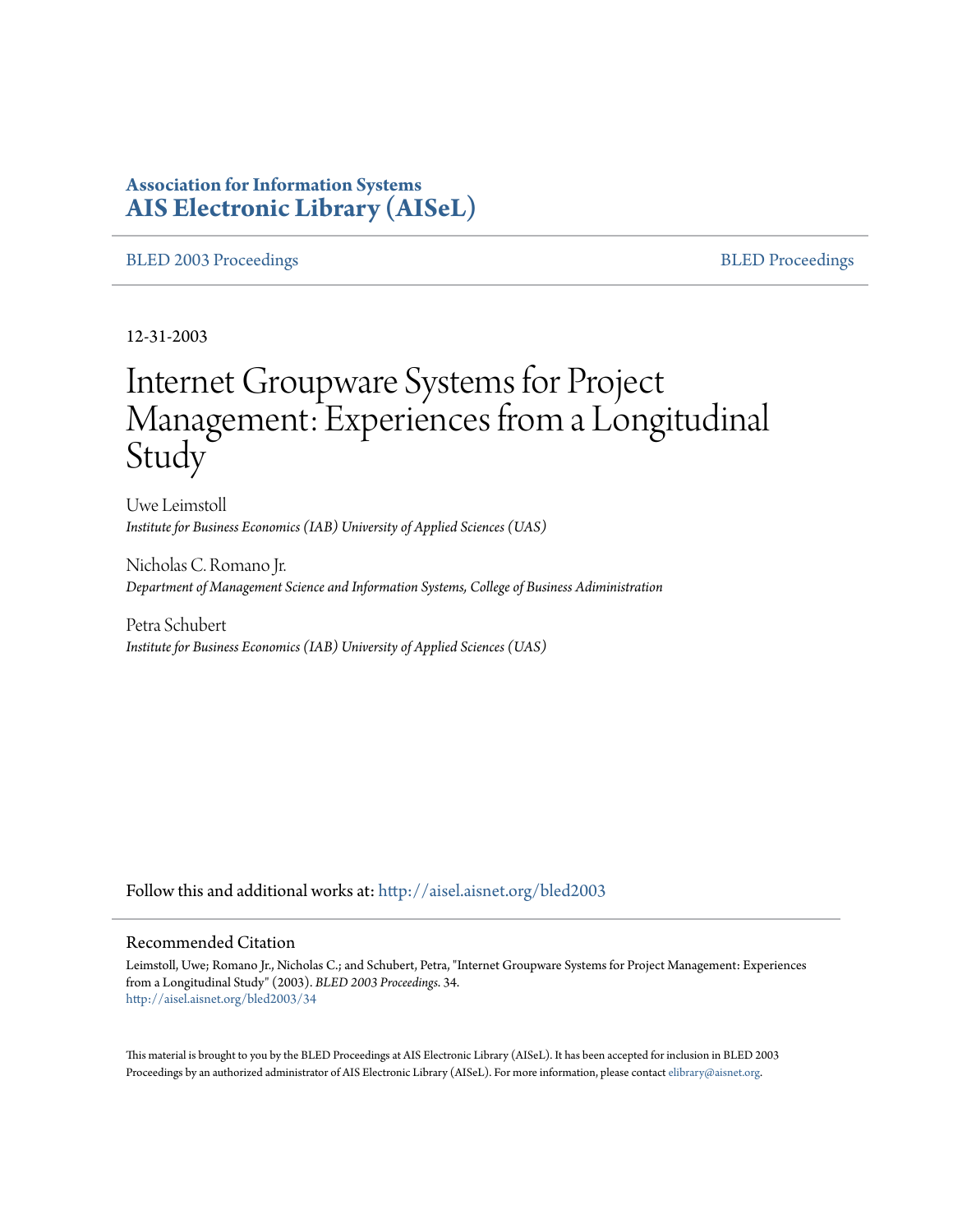# **16th Bled eCommerce Conference**

#### **eTransformation**

Bled, Slovenia, June 9 – 11, 2003

# **Internet Groupware Systems for Project Management: Experiences from a Longitudinal Study**

#### **Petra Schubert, Uwe Leimstoll**

Institute for Business Economics (IAB) University of Applied Sciences (UAS) Basel, Switzerland Petra.Schubert@Fhbb.ch, Uwe.Leimstoll@Fhbb.ch

#### **Nicholas C. Romano, Jr.**

Department of Management Science and Information Systems, College of Business Administration, Oklahoma State University OSU-Tulsa Nicholas-Romano@MSTM.OKState.EDU

# **Abstract**

*This paper describes a longitudinal study of practical experiences with three different groupware systems over a period of three years. The findings are based on surveys conducted each year among the project participants.* 

*The most recent groupware system, used in 2002, offers numerous services of which almost exclusively the central document database, the group calendar, and the to do list were used. From the user's perspective the main advantages were improved access to*  information and increased control of performed work. However system use consumed *additional time and personal contacts among the users were reduced. Overall, users see more advantages than disadvantages and state that they would use a groupware system in future projects again.* 

*The comparison of the observations of the last three years shows that user interface usability and reliability are decisive factors for perceived usefulness and system acceptance. Both user interface and technical reliability have improved with each new system.* 

# **1. Introduction**

In recent years, an increasing number of Internet-based Group Support Systems (GSS) have been created to support distributed workgroups. The support of cooperative work processes with information technology has been studied by researchers in the areas of computer supported cooperative work (CSCW) [cf. Kies et al. 1998, Kamel/Davison 1998] and GSS [Fjermestad/Hiltz, 1998-99, Fjermestad/Hiltz, 2000, Nunamaker et al.1991, Nunamaker et al.1996-97]. The most widely used information systems for CSCW/GSS are groupware [c.f. Lewe/Krcmar 1991] and workflow management systems [Ellis et al. 1991]. In this paper we follow Greenberg's definition [1991] who uses the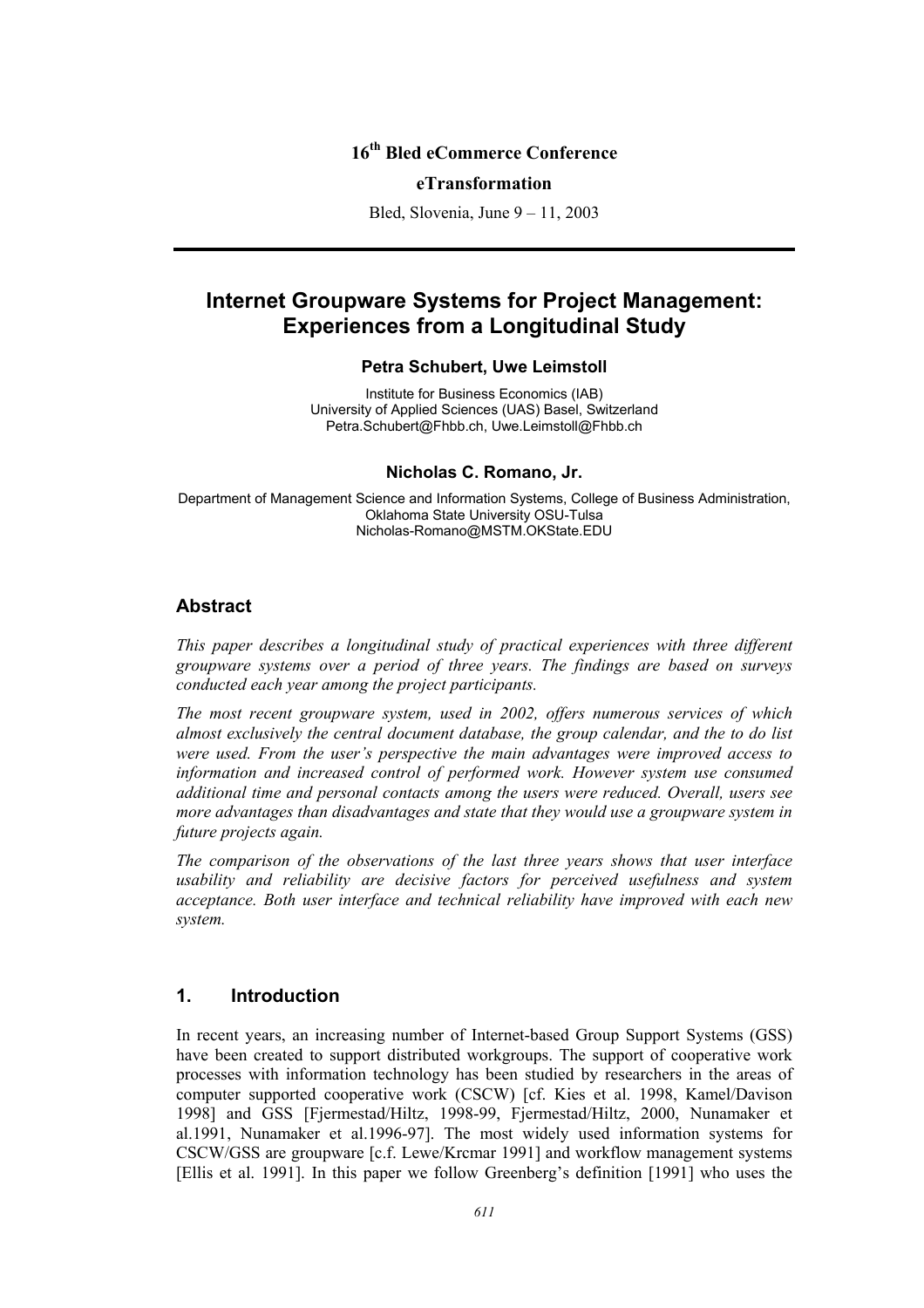term groupware for all kinds of information systems which support workgroup computing. Due to the increased use of standardized Internet-based applications these systems are not limited by organizational boundaries or to close relationships between cooperating enterprises. Their use is becoming more common in open, market oriented forms of cooperation.

GSS support people in their every day work processes. We can observe that "hard factors" such as performance, reliability, and design have improved over the years, however there are open questions regarding the system use: Do they really improve collaborative processes? Do they save time or kill additional time? Do people *like* to work with such tools or is it an extra burden for them? Are these systems as user-friendly as their marketing leaflets claim them to be? The research described in this paper was triggered by these questions.

Most literature on this topic focuses on specific moments in time. There are very few long-term observations of changes in GSS use. Our study fills this gap by describing user perceptions over a period of three years, enabling analysis of gradual development of GSS use. Therefore we employed Internet-based groupware over a three-year period (2000 to 2002) to support student team projects. We have to keep in mind that the improvements in systems design were accompanied by a rise in user expectations and users are more sophisticated in the use of the Internet nowadays than they were only three years ago.

This paper describes and analyzes practical experiences from more than 40 student projects with three different groupware systems. The findings are based on empirical surveys conducted each year in which participants were asked about their expectations and experiences. Our statements are based on a total of approximately 300 questionnaire responses. The study examines four different areas:

- 1. Most popular services
- 2. Effects on communication
- 3. Advantages and disadvantages
- 4. Development over time

The remainder of this paper is structured as follows: we start with a short introduction into the literature of Distributed GSS and project management. We then describe the three GSS and the research project background. We then explain how we developed questions and why we chose action research to answer them. The focus of the paper is on the presentation of the research findings. Finally, we draw our conclusions and propose some future research directions.

# **2. Literature Review**

GSS is defined as a computer-based information system to support intellectual collaborative work that consists of networked computers, special software, and typically a public screen [Nunamaker et al. 1991]. GSS provides techniques, software, and technology designed to focus and enhance communications, deliberations, problemsolving and decision-making processes of groups [Nunamaker et al. 1995]. There have been hundreds of GSS studies using a variety of research methods [Fjermestad/Hiltz, 1998-99, Fjermestad/Hiltz, 2000]. It is beyond the scope of this paper to discuss this large body of literature; rather we will focus briefly on Distributed GSS (DGSS), Web-based GSS, and collaborative GSS-supported project management in the remainder of this section.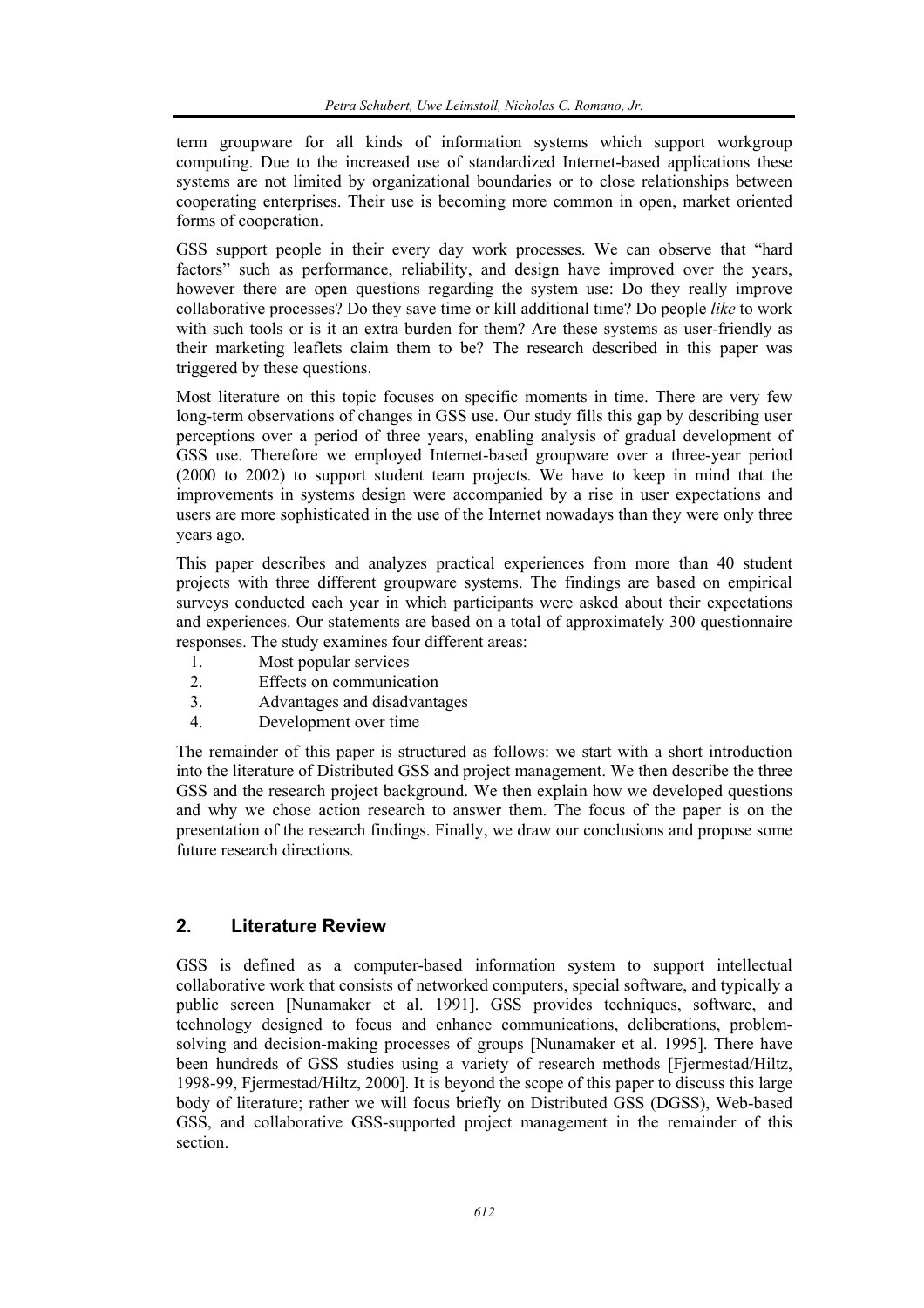# *2.1 Distributed GSS Studies*

GSS researchers [Aytes et al. 1994] have suggested there is a paucity of distributed GSS (DGSS) studies, possibly because it is scattered among the dimensions described above and the many different research areas including: computer-mediated communication; computer-supported cooperative work; collaborative drawing and writing; and computer conferencing. However, a recent literature review by Beise et al. [2003] revealed a growing number of papers on DGSS and found 65 studies among the papers from HICSS 1999-2002. The review also found a variety of research approaches, methodologies, tasks, variables, and mediums. DGSS is beginning to develop as a body of research and knowledge apart from traditional GSS.

DGSS studies explore several different variables and have mixed findings, which may be because they employ different tasks, different temporal process structures, and different GSS. Relevant variables that have been explored include user satisfaction, group performance and task type. Another potential problem is that the operationalization of these variables differs across different studies. The complex nature of DGSS sessions makes experimental findings difficult to generalize and compare.

# *2.2 Web-based Group Support Systems*

A search of the Web shows that there are an ever increasing number of Web-based '*GroupWare*' tools available; in fact David Woolley's web roster of synchronous and asynchronous communication and collaboration systems available for use over the Internet lists nearly 150 systems as of October 2001 [Woolley 2001]. However software reviewers point out the limitations of many of these tools. The first wave of Web-based "*collaborative*" tools, such as net.Thread [Net.Genesis 1996], Work Group Web Forum, and Web Crossing [Lundeen 1996], were described in PC magazine as follows: "*The Web-based products we tested … did not prove to be as mature in power and ease of use as their legacy brethren, though they were fine as basic discussion tools*" [Pompili 1996].

# *2.3 GSS for Learning*

GSS was not originally designed for educational activities; "GSS are general-purpose collaborative problem-solving tools that have been shown to improve the productivity of business projects" [Walsh et al. 1996]. Problems faced in classrooms also affect work environments. In the MIS field a number of researchers have used GSS in the classroom to enhance learning [Tyran et al. 1992, Tyran/Shepherd 2001] however the majority of the research has involved same-time, same-place classroom situations.

In laboratory settings, guided discovery is a useful method of instruction for aiding learners in developing expert-like abilities and it provides learners with actual problems as the basis for learning [Clark 1998]. Although learning groups are flexible in terms of how they solve problems, they often require the type of instructional help that is referred to as scaffolding. Scaffolding is an interactive learning process in which learners are assisted by others (teachers, tutors, peers) to acquire knowledge or skills that they could not acquire without immediate assistance. Scaffolding, which is temporary and task oriented, aids the learner in developing domain knowledge.

# *2.4 Project Management*

The project management (PM) paradigm has been shifting in recent years toward a more collaborative model [Cleetus et al. 1996, van Fenema/Kumar 2000, Jonsson et al. 2001, Maurer 1996]. Over the past decade, the project landscape has undergone a major change.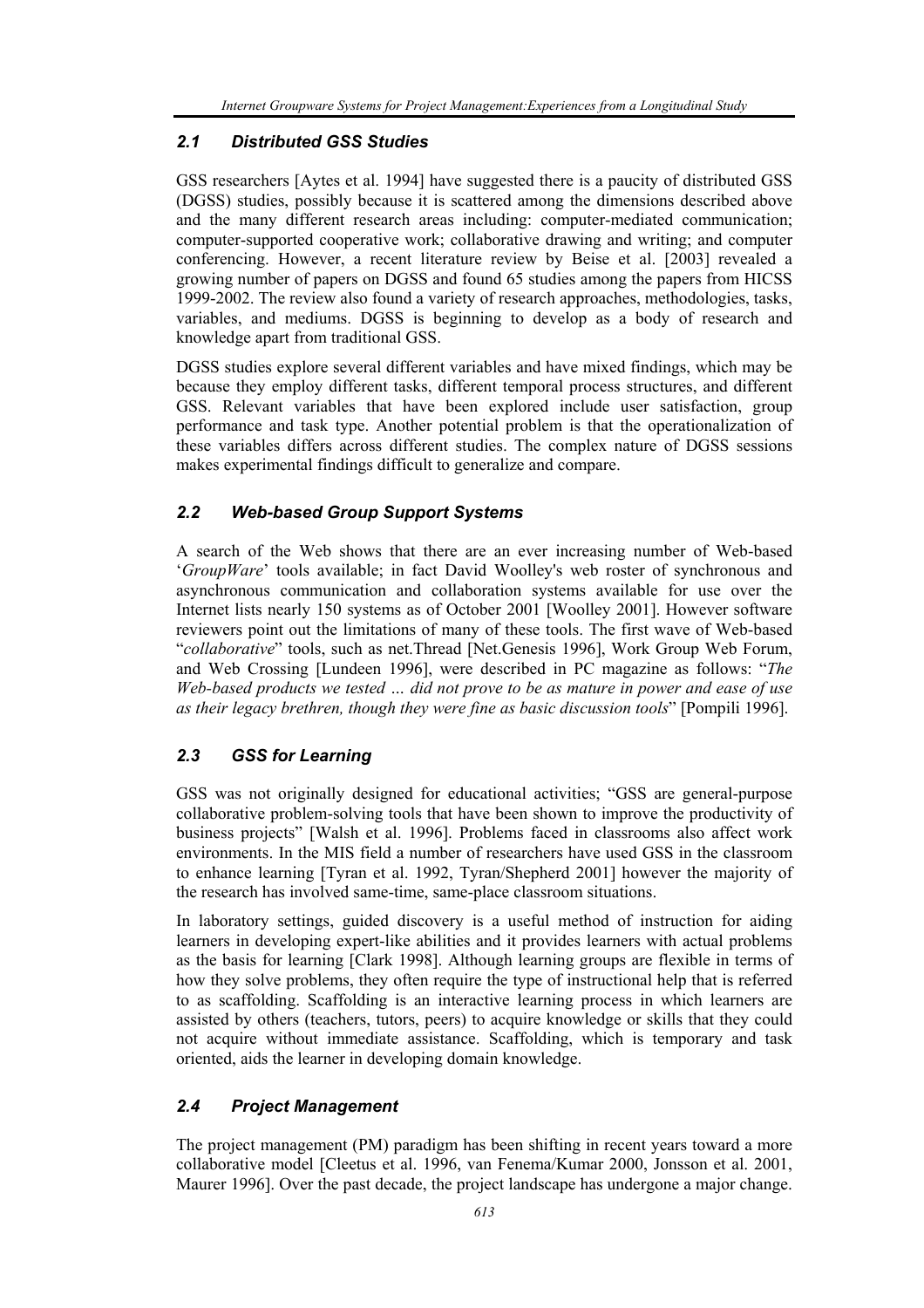Due to international mergers, shortened time period of product to market, and consideration of labor costs, projects increasingly involve professionals distributed in geographical locations. Evaristo/van Fenema [1999] classified projects into seven types based on the two dimensions of single versus multiple projects and single versus multiple sites (see **Figure 1**).



*Figure 1: Evaristo and Fenema's Project Classification Scheme* 

Collaboration can consume a significant amount of project workers' time. Helbrough [1995] found that for a major business project between 25% and 30% of total project man-days was spent on collaboration.

#### *2.5 DGSS and Project Management*

Beise et al. [2003] found that several DGSS studies dealt specifically with project management illustrating that researchers are beginning to explore the use of DGSS for project management. Katzy et al. [2000] describe plans to develop an infrastructure to study virtual project management that includes DGSS tools and additional technologies for graphical communications among team members. Hess [2002] describes a prototype of a tool for planning and control in virtual corporations consisting of three modules: Order Management, Analysis and Master Data Management. Chen et al. [2003] propose a collaborative PM architecture consisting of four core components: Project Presence; Collaborative Support Levels, Project Knowledge Management, and the Project Cycle.

All of these describe future systems to study virtual project management. Only few studies of existing DGSS for PM have been performed.

#### **3. The GSS Systems and the Project Management Tasks**

At the University of Applied Sciences Basel, Internet groupware has been used for the coordination of project work for the last three years [for a similar project see Pape et al.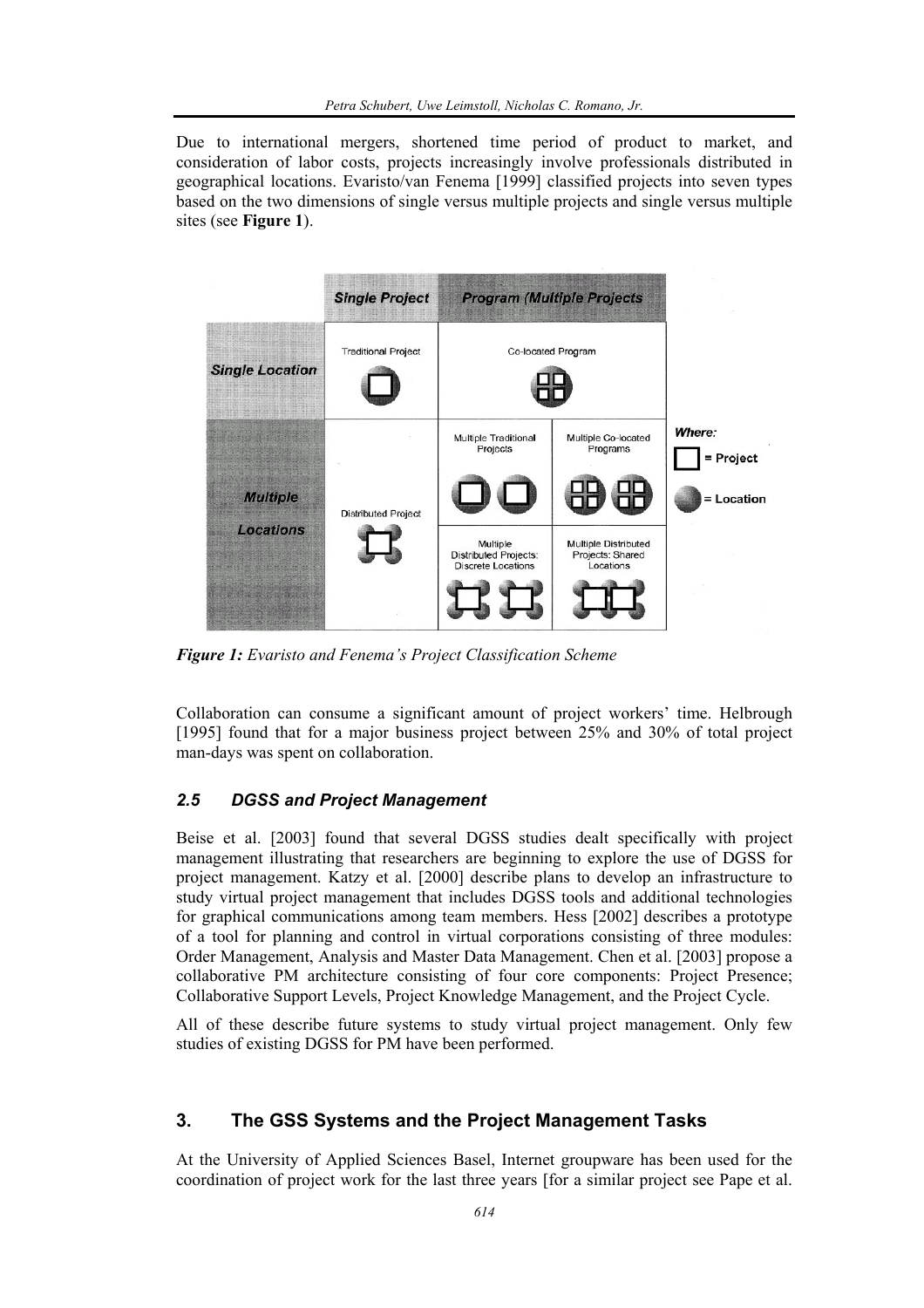2002]. The Internet groupware platforms facilitate the coordination processes among the project participants (cf. Figure 2 for an overview of the organizational structure).

For three consecutive years three different systems were used. This was due to the fact that the system used in one year was not available in the next year. The first system, VEGA (1999/2000) [Schubert/Dettling 2000] was a prototype which was developed into plenaxx (2000/2001) [Leimstoll et al. 2001]. Plenaxx became a new economic venture and ran into financial difficulties during the late 2001 economic downturn. Webcorp (2001/2002) [Leimstoll/Wackernagel 2002] is a system independent from the previous two which is still in use today.

#### *3.1 Introduction of the Three Different GSS*

The following table presents an overview of each GSS – their providers, services and their visual appearance.

⊤

٦

| VEGA (1999/2000)                                                                                                                                                                                                                                                                                                                                                                                                                                                                                                                       | plenaxx (2000/2001)                                                                                                                                                                                                                                                                                                                                                                                                                                                                                                                                                                                                                                                                                                                | webcorp (2001/2002)                                                                                                                                                                                                                                                                                                                        |
|----------------------------------------------------------------------------------------------------------------------------------------------------------------------------------------------------------------------------------------------------------------------------------------------------------------------------------------------------------------------------------------------------------------------------------------------------------------------------------------------------------------------------------------|------------------------------------------------------------------------------------------------------------------------------------------------------------------------------------------------------------------------------------------------------------------------------------------------------------------------------------------------------------------------------------------------------------------------------------------------------------------------------------------------------------------------------------------------------------------------------------------------------------------------------------------------------------------------------------------------------------------------------------|--------------------------------------------------------------------------------------------------------------------------------------------------------------------------------------------------------------------------------------------------------------------------------------------------------------------------------------------|
| Provider:<br>Swisscom                                                                                                                                                                                                                                                                                                                                                                                                                                                                                                                  | Provider:<br>Swisscom                                                                                                                                                                                                                                                                                                                                                                                                                                                                                                                                                                                                                                                                                                              | Provider:<br>Center for Process Design (ZPA, UAS<br>Aargau)                                                                                                                                                                                                                                                                                |
| <b>Projects</b><br><b>Partnership</b><br>Project<br><b>Teams</b><br><b>Business Networks</b><br><b>Common Marketspace</b><br>User Group Size                                                                                                                                                                                                                                                                                                                                                                                           | plenaxx.<br>plenaxx.<br>plenaxx.<br><b>beitsplatz</b><br>Firma<br>Partner<br><b>Meine Mailbox</b><br><b>Meine Mailbox</b><br><b>Meine Mailbox</b><br><b>Mein Kalender</b><br><b>Mein Kalender</b><br><b>Mein Kalender</b><br><b><i><u>Meine</u></i></b> News<br>> Dateien<br>Dateien<br>Favoriten<br><b>Meine Dateier</b><br>Favoriten<br><b>Meine Favoriten</b><br><b>Ereignisse</b><br>Ereignisse<br><b>Administration</b><br>Mitteilungen<br>Mitteilungen<br>Diskussionen<br>Diskussionen<br>> Logout<br><b>Mitarbeiterliste</b><br><b>Mitarbeiterliste</b><br><b>Firmenorofil</b><br><b>SMS-Service</b><br><b>SMS-Service</b><br>Teleforwerzeichnis<br><b>Fax-Service</b><br>> Telefonverzeichnis<br>> Logout<br><b>Logout</b> | $\mathbb{R}^2$<br>My Desk<br>田田田<br>markin<br>Messa Termine (7 Fage)<br>Faile Termin proclas<br>tra hchultert, militammen<br>Filienm personhi hen best<br>- Mohamm<br>Nesse Aufgaben (7 Tage)<br>Intra Aufgaben<br><b>Maine Agenda</b><br>.<br>AN AN OR ON THE REAL FAILURE OF THE REAL PART OF THE REAL<br><b>CHECKER</b><br>or Procedule |
| <b>List of Services</b>                                                                                                                                                                                                                                                                                                                                                                                                                                                                                                                | <b>List of Services</b>                                                                                                                                                                                                                                                                                                                                                                                                                                                                                                                                                                                                                                                                                                            | List of Services                                                                                                                                                                                                                                                                                                                           |
| Documents<br>1.<br>$\overline{2}$ .<br>News<br>$\overline{3}$ .<br>Links<br>$\overline{4}$ .<br>Members<br>5.<br>Archive<br>6.<br>Discussion<br>7.<br>Events<br>8.<br>Voting                                                                                                                                                                                                                                                                                                                                                           | Documents<br>1.<br>$\overline{2}$ .<br>Mailbox<br>3.<br>Links<br>4.<br>Members<br>5.<br>E-Mail alert/News<br>6.<br>Events<br>7.<br>Hotline/Help-System<br>8.<br>Discussion<br>9.<br>Calendar                                                                                                                                                                                                                                                                                                                                                                                                                                                                                                                                       | Documents<br>1.<br>$\overline{2}$ .<br>E-Mail alert<br>3.<br>To do list<br>$\overline{4}$ .<br>Calendar/Events<br>5.<br>Links<br>6.<br><b>News</b><br>7.<br>Project controlling<br>8.<br>Web pages<br>9<br>Discussion                                                                                                                      |
| <b>Explanation of Services</b>                                                                                                                                                                                                                                                                                                                                                                                                                                                                                                         |                                                                                                                                                                                                                                                                                                                                                                                                                                                                                                                                                                                                                                                                                                                                    |                                                                                                                                                                                                                                                                                                                                            |
| Archive: Area for final project documentation, "dead" documents<br>Calendar: Member-specific calendar also displaying group events<br>Documents: Document archive sorted by categories, "living" documents<br>Events: Event calendar, members can post events<br>Links: Collection of relevant Internet links published by members<br>Mailbox: Free e-mail service (similar to hotmail)<br>Members: Member profiles and contact information<br>News: Publication of news posted by members<br>Voting: Rating of usefulness of contents | Discussion: Flow of conversation in main documents/response documents<br>E-Mail alert: Members are informed about newly published documents and events                                                                                                                                                                                                                                                                                                                                                                                                                                                                                                                                                                             |                                                                                                                                                                                                                                                                                                                                            |

*Table 1: Overview of Used GSS* 

Most of the results presented in this article focus findings from the final year. Compared to its' two predecessors webcorp represents a new generation of groupware tools and is based on Microsoft Active Server Page technology. All user-related data is stored in a central database. In order to use webcorp users need a computer with Internet access, a Web browser as well as a username and password. Webcorp supports collaboration in different communities and projects. The community area allows users to share documents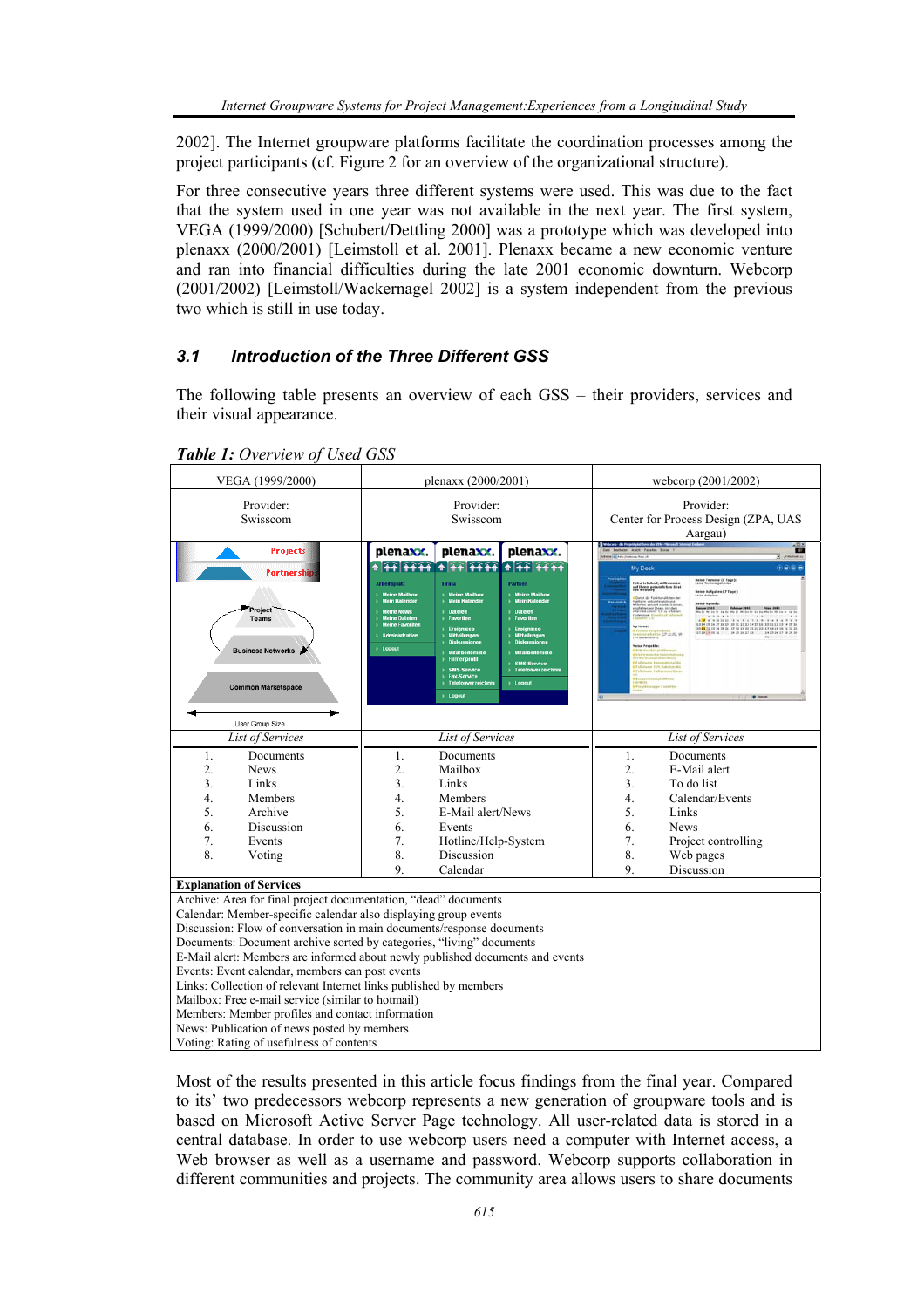and discuss ideas. The project area supplies additional functionality for project administration. Users have personal information areas called "MyDesk," in which they have specific access and can maintain a calendar, a project plan and a to do list. E-Mail addresses are accessible via dedicated E-Mail lists. Each new entry can automatically be e-mailed to subscribed users. A control tool allows the precise logging of the work time and the project budget.

# *3.2 Background of the Research Project "Learning Community"*

During their second year the *students* consult for companies to help address real-world problems. Examples for project objectives are the development of a business plan for the launch of a new product, the cost analysis of specific services, or the evaluation of an existing Internet presence.

The majority of students are between 20 and 30 years old. Two thirds are male and one third are female. A *professor* coaches groups of four to five students and a company liaison (*principal*) instructs them and guides their work in accordance with company objectives. Students and professors are experienced Internet users. Students have access to PCs with Internet connections on which to work on the projects and most have Internet access at home. The relationship between the project participants is illustrated in Figure 2.



*Figure 2: Relationship Diagram of the Project Participants* 

The project-related working processes are characterized by distance from the principal and asynchronous access to information. Students require coordination and collaborative support because they do the actual work and have to author a joint project paper. Exchange of jointly produced documents is of special importance and availability of the latest version of a document and avoidance of save conflicts must be guaranteed. The principal requires project progress transparency and an understanding of project steps. The University as the overall coordinator of the projects is confronted with difficult communication and collaborative processes with the broad, heterogeneous groups of users and teams.

A unique aspect of the "learning community" project is that students, professors and principals all interact within a GSS environment to jointly contribute to a project. The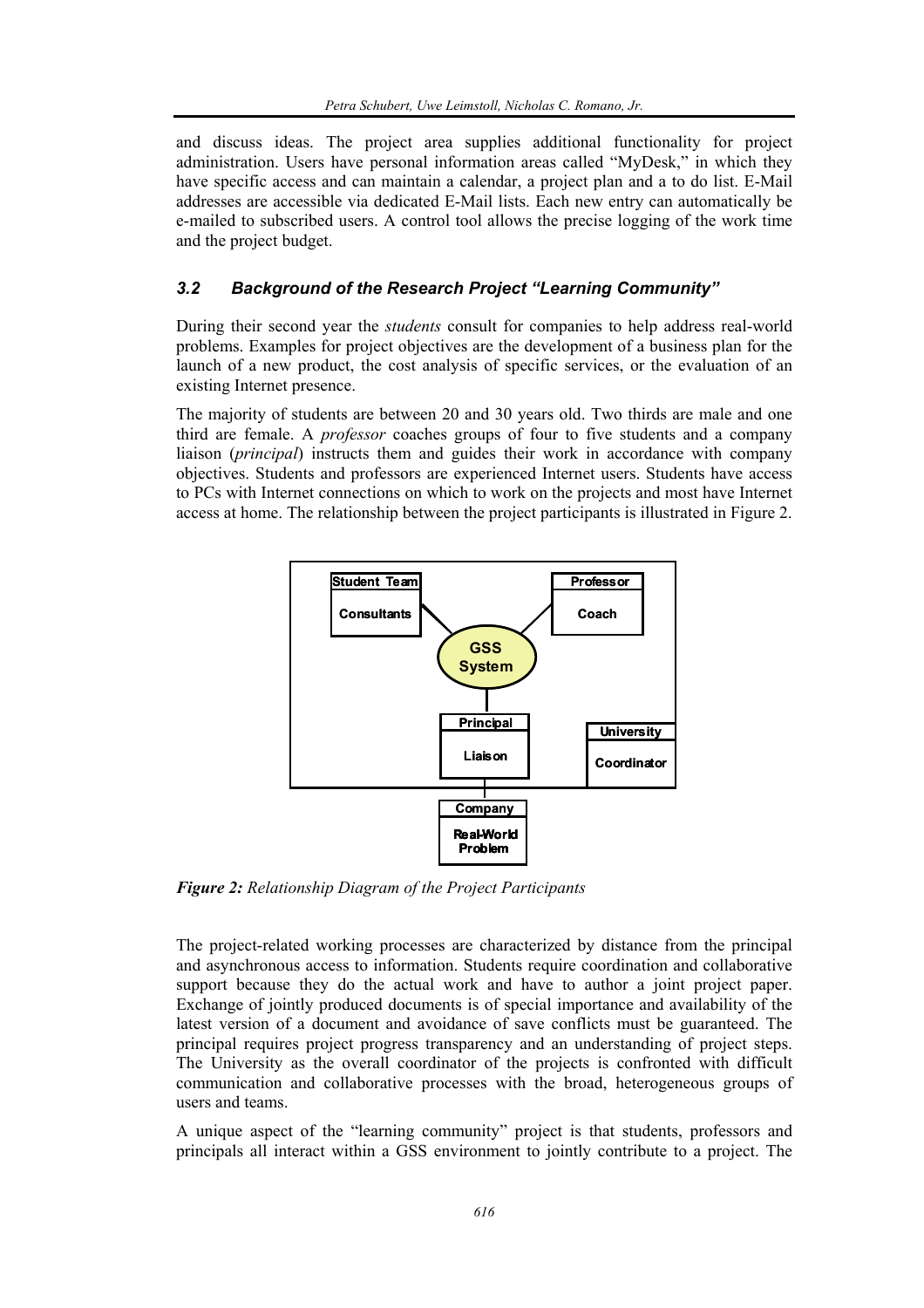GSS must therefore support a number of processes for communication, coordination, and collaboration within the scope of the consulting jobs.

# **4. Research Model and Propositions**

The longitudinal study was initiated by two driving partners: the UAS Basel (which is responsible for the student projects); and Swisscom (and later UAS Aargau) the provider of the groupware platform. As mentioned earlier we felt an obligation towards the project participants to guarantee a meaningful use of the groupware platform. This meant that we had to monitor expectations and experiences of the users during each project period (one period = one year of student projects). The feedback from one period was intended to have a positive effect on the development of the tool for the next period (cf. Figure 3).



*Figure 3: Each Period Gives Input for GSS Improvement for the Next Period* 

We had some initial expectations about the use of the Internet groupware system at the beginning of our research, which we studied over three consecutive years. We developed the following propositions:

#### **Most Popular Services**

*Proposition 1: Services for the exchange of project-related documents are those which are most likely to be used by the project team members.* 

We wanted to identify the most frequently used services. We expected that the participants would use the platform mainly for documentation and archival purposes, due to the special nature of the projects.

Students are required to use document templates provided by the University. Projectrelated documents have to be archived in a way that each stakeholder – students, professors, and principals – can access the current version at any time.

#### **Advantages and Disadvantages**

*Proposition 2: The advantages that can be gained using the tools (e.g. better access to shared documents) will surmount the disadvantages (e.g. time to learn how to use the system).*

We asked project team members about advantages and disadvantages which they perceived when using the platform. We were convinced the use of the tool was helpful for the course of the projects.

#### **Effects on Communication**

*Proposition 3: Even if the number of physical meetings among the project team members*  is high, Internet Groupware can effectively fulfill supporting tasks and improve *communication.*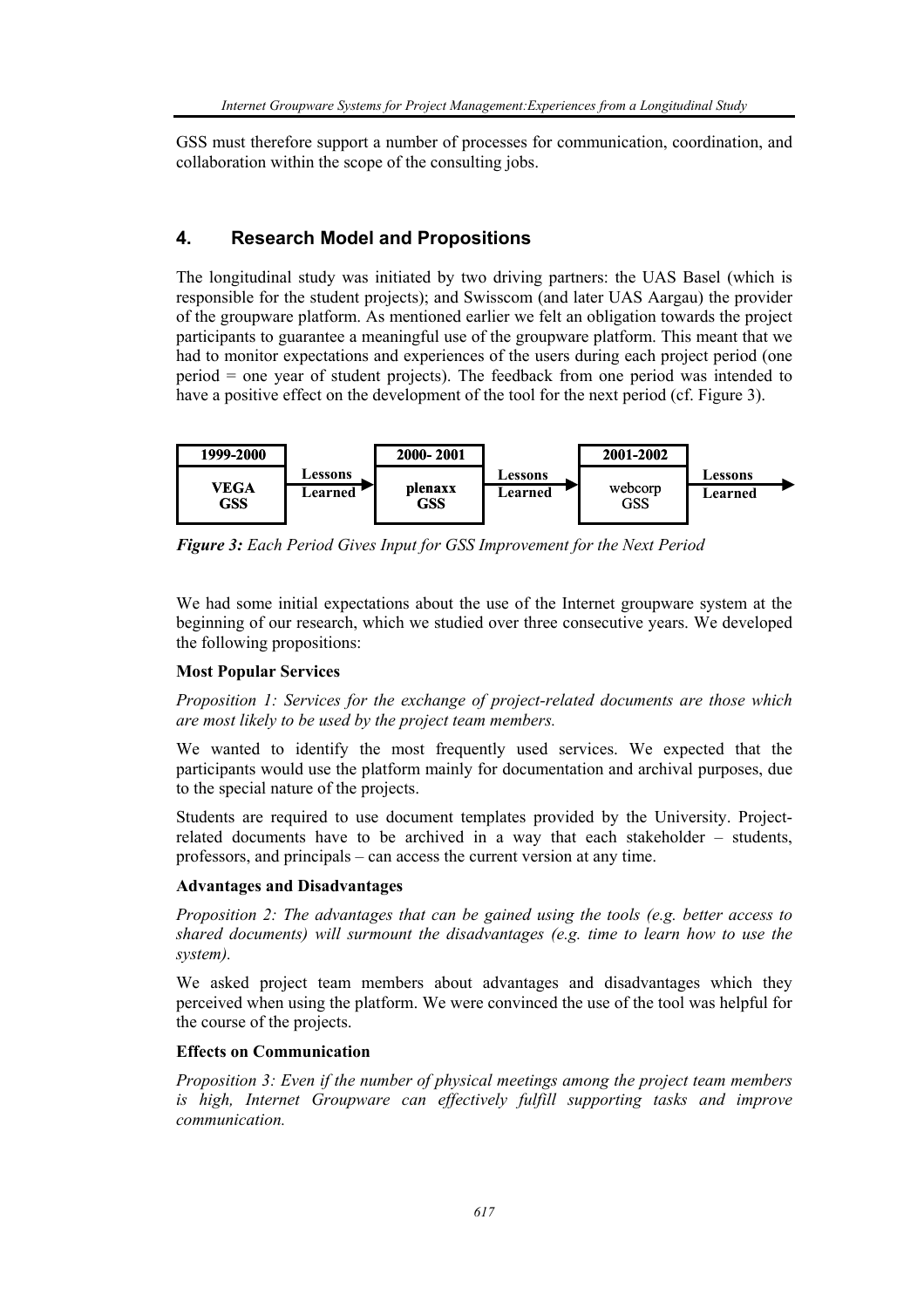This third expectation was targeted at the special setup of our projects. Since the students meet each other during the week a great deal of interaction takes place at school and is not artificially transferred to the electronic realm.

#### **Development over Time**

*Proposition 4: The maturity of Internet groupware systems evolves over the years and has*  now (in 2002) reached a level of maturity where they can effectively support *collaborative processes among project team members.* 

Our fourth expectation deals with the development of Internet groupware over time. In the year 2000 when we performed the first survey, Internet applications in general where still in a phase of "exploratory design". Users had to deal with slow applications which were error prone and mostly not very reliable. After three years of application improvement and much higher bandwidths we expected users to report a higher degree of satisfaction.

#### **5. Research Design**

This study was guided by the principles of Action Research (AR), a process by which a team of people, often coming from the same organization, pursues an organizational change strategy (for example, via a GSS-supported process improvement project) and the participants draw collective learning from a collective experience [Lau 1997, de Vreede 1995]. As a consequence the researcher intervenes and facilitates an aspect of organizational change.

There are two essential aims common to all literature on AR [Kock et al. 1997]: to improve and to involve. AR aims at improvement in three areas: *first*, improvement of practice; *second*, improvement of understanding of practice by its practitioners; and *third*, improvement of the situation in which practice takes place. Those involved in the practice being considered are to be involved in the AR process. As an AR project develops, it is expected that a widening circle of those affected by the practice will become involved in the research process.

Our study consisted of a longitudinal set of case studies (with pre and post surveys of expectations and experiences). The focus was the use of GSS for distributed project management and student team learning. The longitudinal study was carried out in three consecutive years with six intervention points (cf. Figure 4).



*Figure 4: "Learning Community" Project – Action Research Method*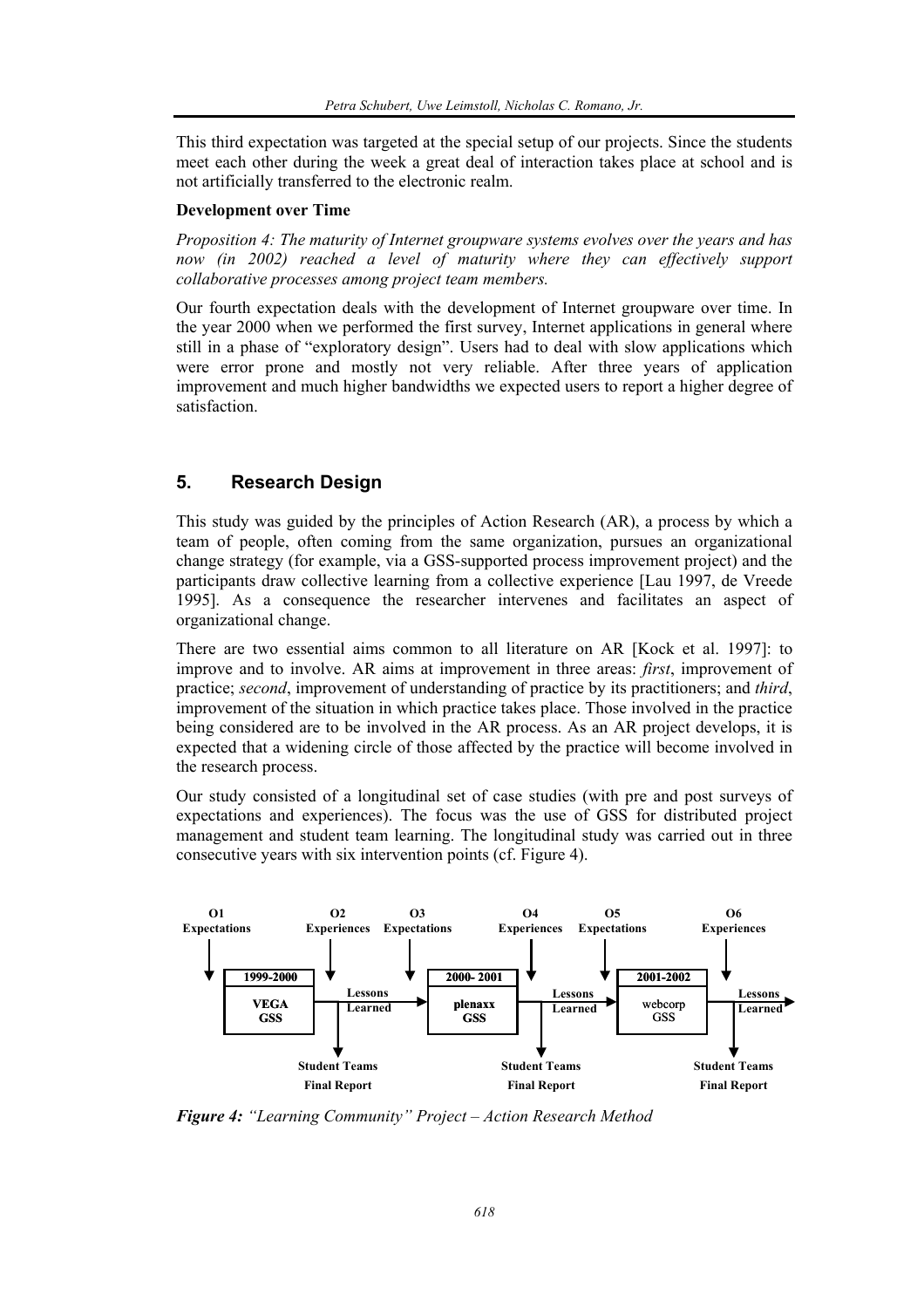Before the beginning of the first period in September 1999 we compiled a list of expectations with the help of an expert group of professors involved as coaches (01 Expectations). When we introduced the GSS environment in 1999, the UAS Basel and its professors were already experienced in the management of 15 to 20 simultaneous student projects. This fact is very important, as we wanted to study the *changes* before and after the introduction of the GSS.

After the first period (in May 2000) all participants were asked to complete an online questionnaire (02 Experiences). The feedback was processed and made available to Swisscom, the provider and development partner of VEGA [Schubert/Dettling 2000]. Swisscom used the findings for an improved version of the tool named plenaxx. At the beginning of the plenaxx period we interviewed selected project participants (students and professors) about their expectations regarding the use of the GSS (03 Expectations). Their comments were later compared to the results of the online survey at the end of the second period (04 Experiences). For the third period we standardized the questionnaire for both, expectations and experiences (05 Expectations/06 Experiences), which made them easier to compare. Most of the questions remained the same throughout all three surveys.

The following table presents a summary of the research design (Table 2). Table 3 gives some examples of questions in the questionnaires.

| <b>Criterion</b>                                               | <b>Content</b>                                                                                                                  |
|----------------------------------------------------------------|---------------------------------------------------------------------------------------------------------------------------------|
| Participants                                                   | Students (between 20 and 30 years), Professors (coach),<br>Principals (company representatives)                                 |
| Type of survey                                                 | Standardized questionnaire with mainly closed questions.                                                                        |
| Time frame                                                     | Three consecutive years (1999-2002).                                                                                            |
| Time of survey<br>(repeated measures design)                   | Once at the beginning of the project <i>(expectations)</i> .<br>Once at the end of the project 7 months later<br>(experiences). |
| <b>Target group</b>                                            | Approx. 70 students, 15 professors, 15 company<br>representatives (principals) per year.                                        |
| Structure of sample                                            | The population is composed of all participants of the<br>projects (a total of 300 questionnaires in three years).               |
| Return rate of survey<br>$(02$ experiences) 1999/2000          | 95 percent of the students<br>100 percent of the professors<br>100 percent of the principals                                    |
| Return rate of survey<br>$(04$ experiences) $2000/2001$        | 76 percent of the students<br>91 percent of the professors<br>92 percent of the principals                                      |
| Return rate of first survey<br>$(05$ expectations) $2001/2002$ | 82 percent of the students<br>93 percent of the professors<br>75 percent of the principals                                      |
| Return rate of second survey<br>$(06$ experiences) $2001/2002$ | 92 percent of the students<br>93 percent of the professors<br>88 percent of the principals                                      |

*Table 2: Summary of the Research Design*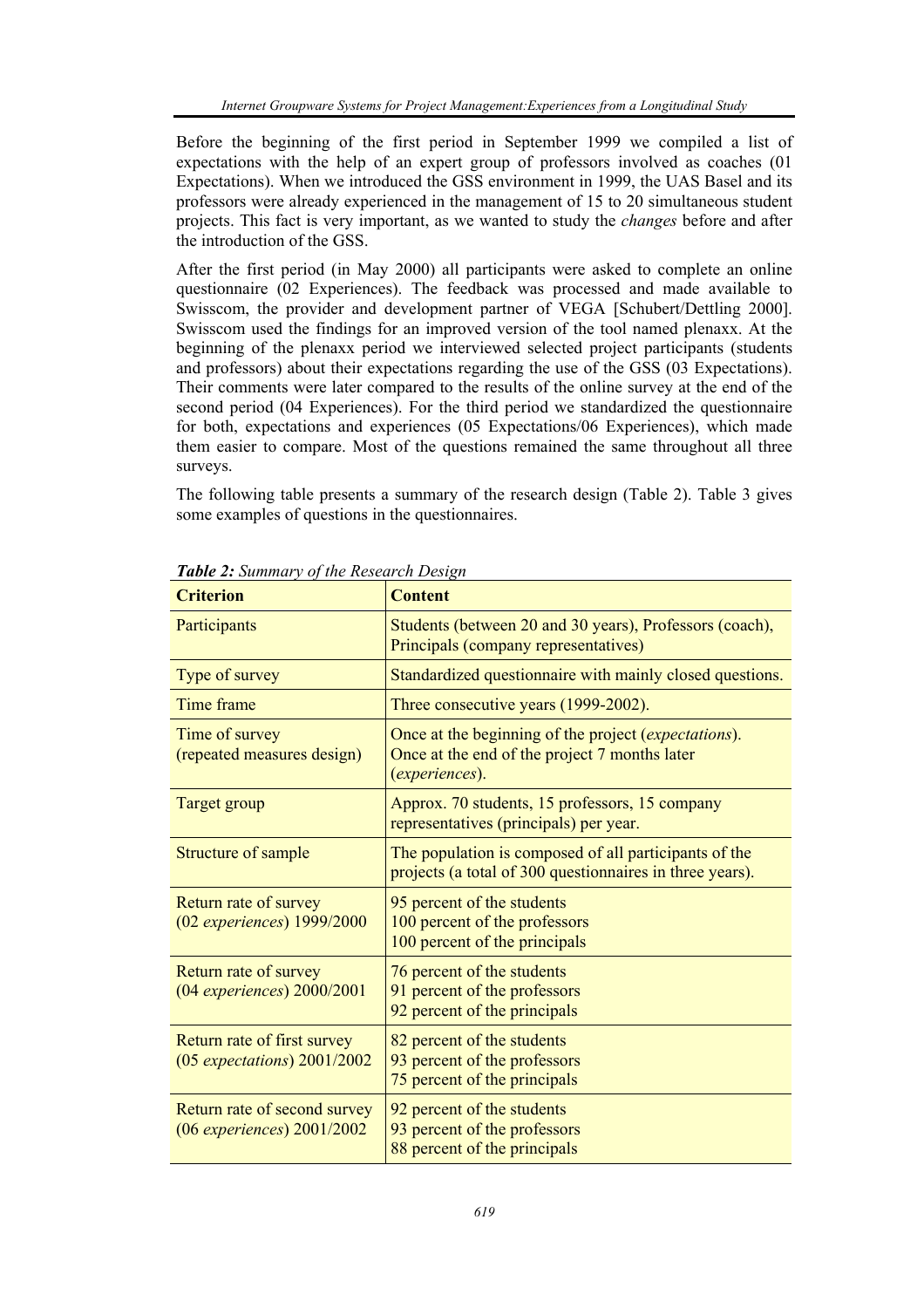| <b>Research Interest</b> | <b>Questions and Attributes</b>                                                                                                                                                                                                                                                           |
|--------------------------|-------------------------------------------------------------------------------------------------------------------------------------------------------------------------------------------------------------------------------------------------------------------------------------------|
| Most popular services    | Which services did you use most frequently?<br>(Closed list of services)                                                                                                                                                                                                                  |
| Effects on communication | Did the GSS support the exchange of information with a) the<br>professor, b) the principal, c) the school, d) the student team?<br>Where did you access the platform?<br>Were your experiences fulfilled regarding access (time, place,<br>archive)?                                      |
| Advantages/disadvantages | (Closed list with the possibility to add new entries)<br>Advantages:<br>Improved access to information, improved control regarding<br>work, time gained, reduced expenditure of coordination,<br>improved coordination of team, reduced number of meetings,<br>improvement of team spirit |
|                          | Disadvantages:<br>Additional time spent, technical problems, too heavy focus on<br>tool, danger of information misuse, too few personal contacts,<br>additional effort for getting familiar the tool, increased<br>expenditure for coordination                                           |

*Table 3: Research Interests and Questions* 

# **6. Findings**

We decided to present most of the results of our surveys as a descriptive evaluation of data to give the reader access to participant experiences. The sample size is sufficient on the side of the students. Nevertheless, there is a possible restriction to interpretation for mean values in the user groups "professors" and "company representatives" (since there is only one of them in each project). The underlying sample size (n) is always named. Due to the varying involvement of the user groups in the consulting projects we expect that the level of acceptance and experience with the GSS will differ among the groups.

In each year there was a high rate of active users. In the final period of 2001 97 % of the students, 86 % of the professors and even 86 % of principals used the platform and the overall acceptance level was very high.

# *6.1 Most Popular Services*

This section describes the behavior in the use of the platform. First, we analyzed the frequency of the overall system use. Second, we compared the use of specific groupware services. Where results were similar in all three periods we limited our descriptions to the last period.

*Last period:* With a monthly average of 10.9 accesses per person the students use the Internet tool more frequently that either the professors or the principals. This is not surprising because the students carry out most of the work in the projects. The corresponding figure for the principals, on the other hand, is somehow surprising: it indicates that they accessed webcorp on average only five times a month. The professors used webcorp an average of seven times a month.

*Last period:* High standard deviations illustrate that behavior in the use of webcorp varies greatly among users. The frequency of use in the group of the students ranges e.g. from 1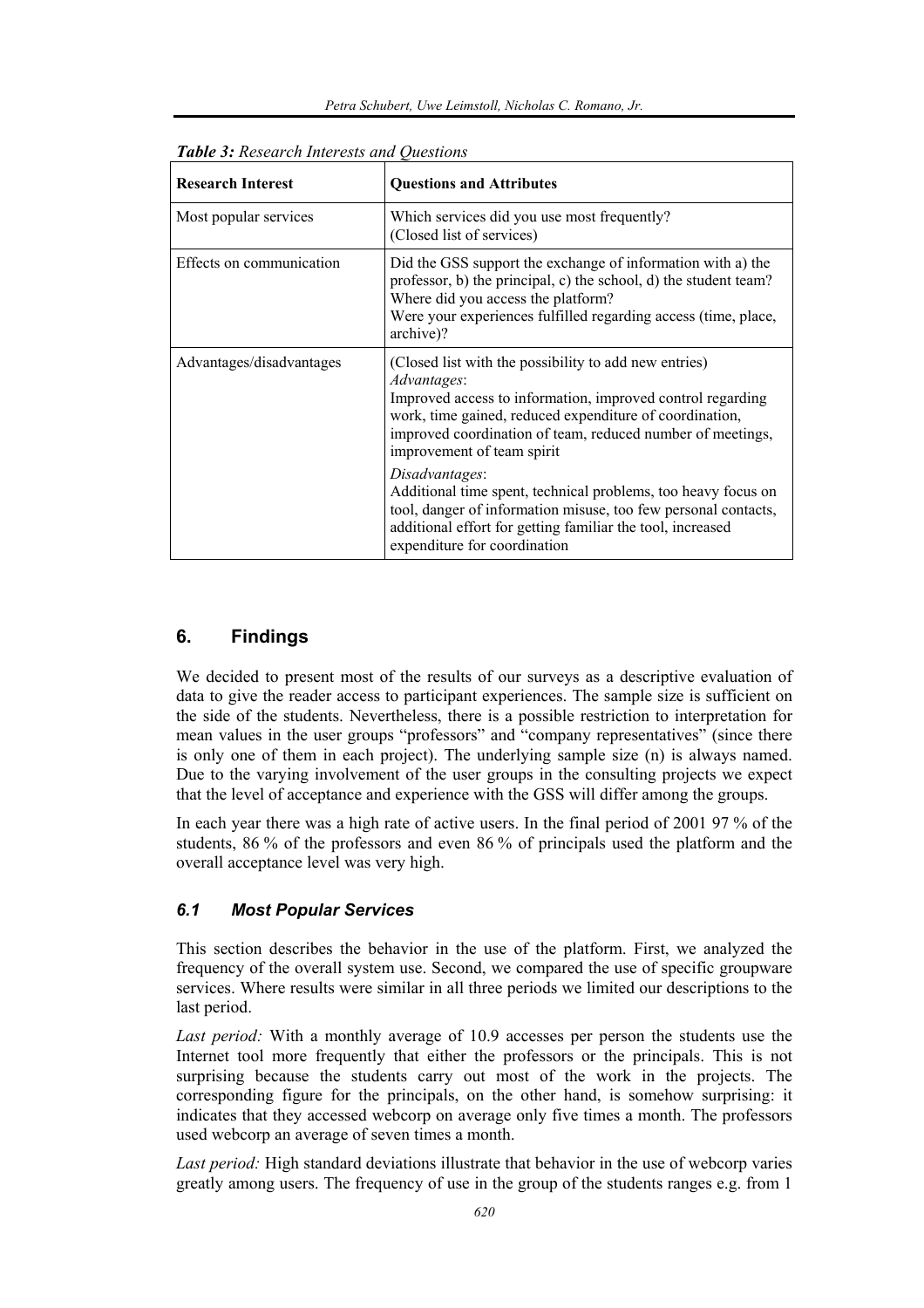to 35 access times a month. These extreme variations are by no means statistical outliers. 20 students use webcorp five times a month or less, 11 students use webcorp 20 times or more often. In the other two user groups the access rates are unevenly spread in almost the same manner.

*Last period:* Analyzing the degree of intensity of use of single groupware services leads to a clear picture (cf. Figure 5). On average, users access services for document management 5.7 times a month and services for the delivery of mail to members of the community 2.8 times. Other frequently used services are the to do lists (2.4) and the calendar (2.2). The intensity of use of the remaining services is very low: link collection, news board, project control and the Web publication services were used only once a month at most. The discussion area has never been used by any of the participants.



*Figure 5: Year 2002: Most Popular Webcorp Services* 

*Second period:* Considering the most popular services in preceding years we find that popularity did not differ much between periods. In all three periods document management was the most used service. Figure 6 shows the frequency of use of plenaxx services (second period). Document management had an average use of 7.5 times per month. In 2001 participants still used the free mail services which plenaxx offered. Webcorp no longer offers this service as most Internet users already have a personal email account. The use of other services was very sporadic and irregular. Again, the discussion forum was not used at all. Neither was the calendar, an outcome that surprised us since we expected it to contribute to project coordination.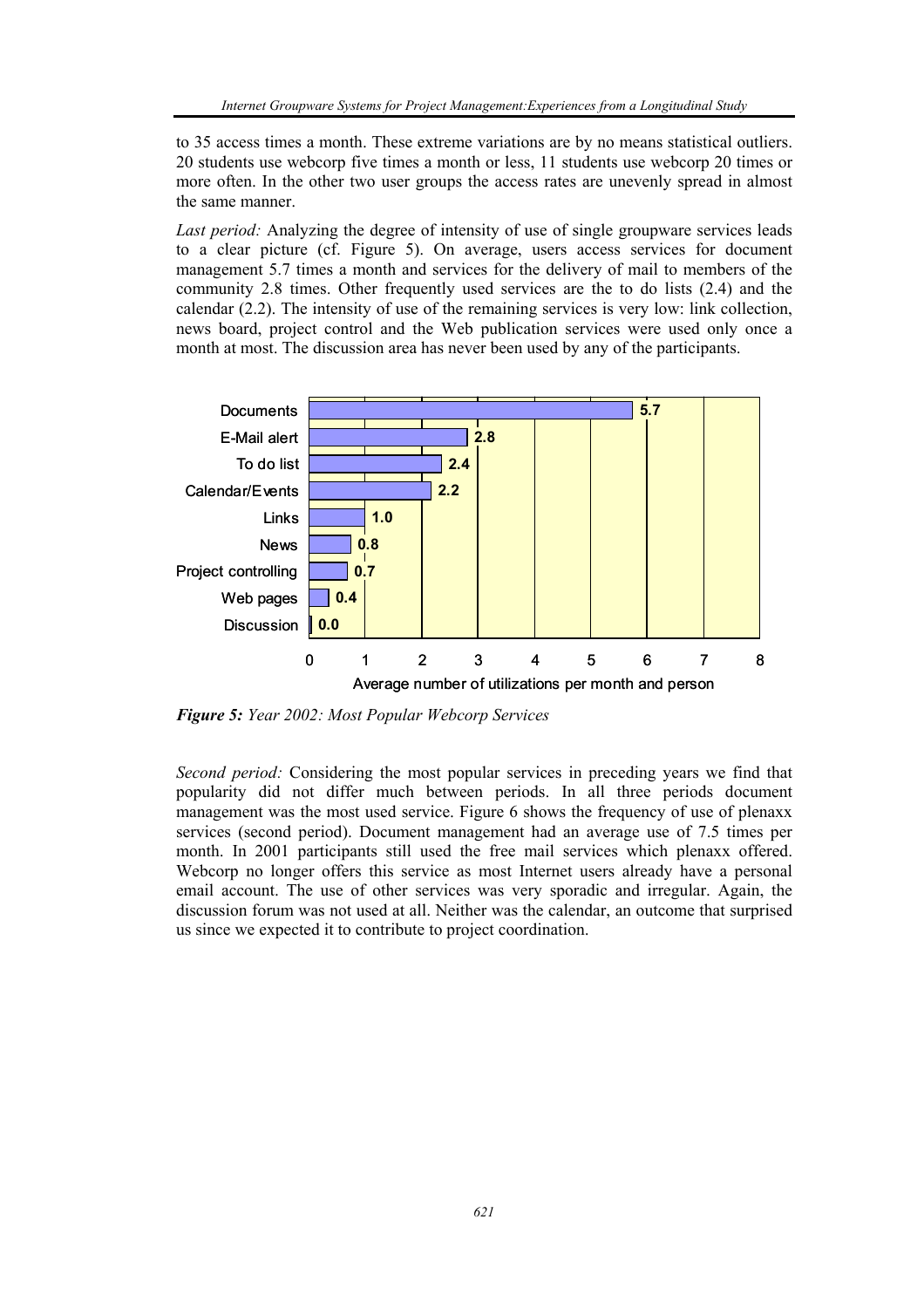

*Figure 6: Year 2001: Most Popular Plenaxx Services* 

*First period:* Figure 7 shows the percentage of use of the GSS services in the first year. Document management is the most used, followed by the news service. In the first year, the discussion forum had at least some users. An explanation could be that the discussion threads in VEGA were easier to navigate than the document forum. Principals especially used this service to communicate with students.

12345678

Average number of utilizations per month and person



*Figure 7: Year 2000: Most Popular VEGA Services* 

The patterns of use of web services across all three years lends support to our first proposition: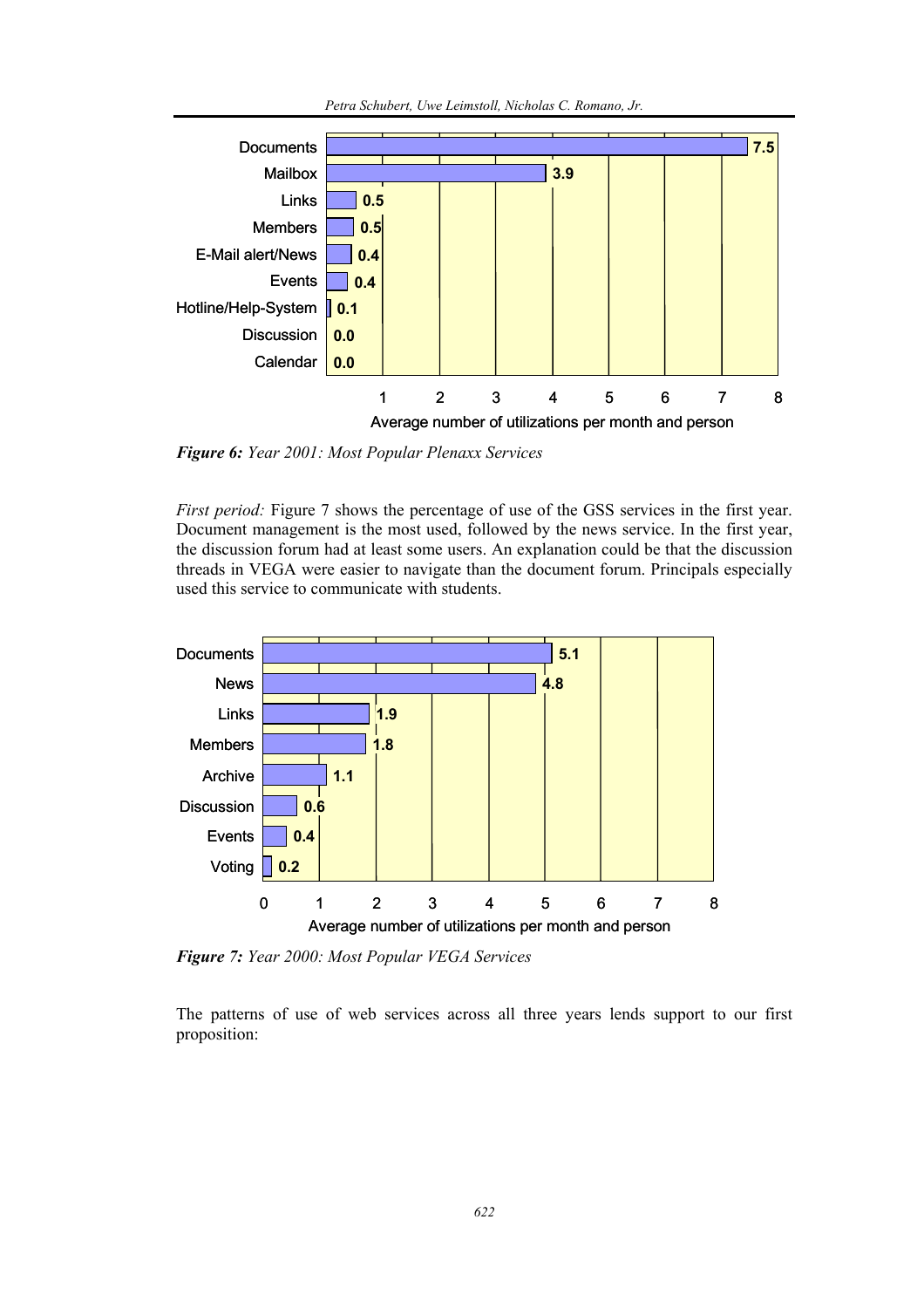P1: Services for the exchange of project-related documents are the ones that are most often used by project team members.

#### *6.2 Advantages and Disadvantages*

*Last period:* Employing GSS for project management entails advantages and disadvantages. To measure this users were asked to select three advantages/disadvantages that they expected for the use of a GSS tool for project management. The left bar of each pair in **Figure 8** indicates the expected advantages of users *before* using the GSS.



*Figure 8: Expected and Perceived Advantages and Disadvantages of Tool Utilization for Webcorp (year 2002)* 

At the end of the project we asked the users for three advantages/disadvantages which they observed when using the GSS. The right bar of each pair shows the advantages and disadvantages which the users *really perceived* when using the GSS. The figure shows the percentage of people who selected a given advantage/ disadvantage, e.g. 86 % of the respondents appreciated the improved access to information. It is notable that experiences did not differ much from expectations.

The main expected advantage was *improved access to information*. As **Figure 8** indicates, initial expectations were met and even exceeded by the user experiences with webcorp. 86.1 % of the users stated that they experienced *improved access to information*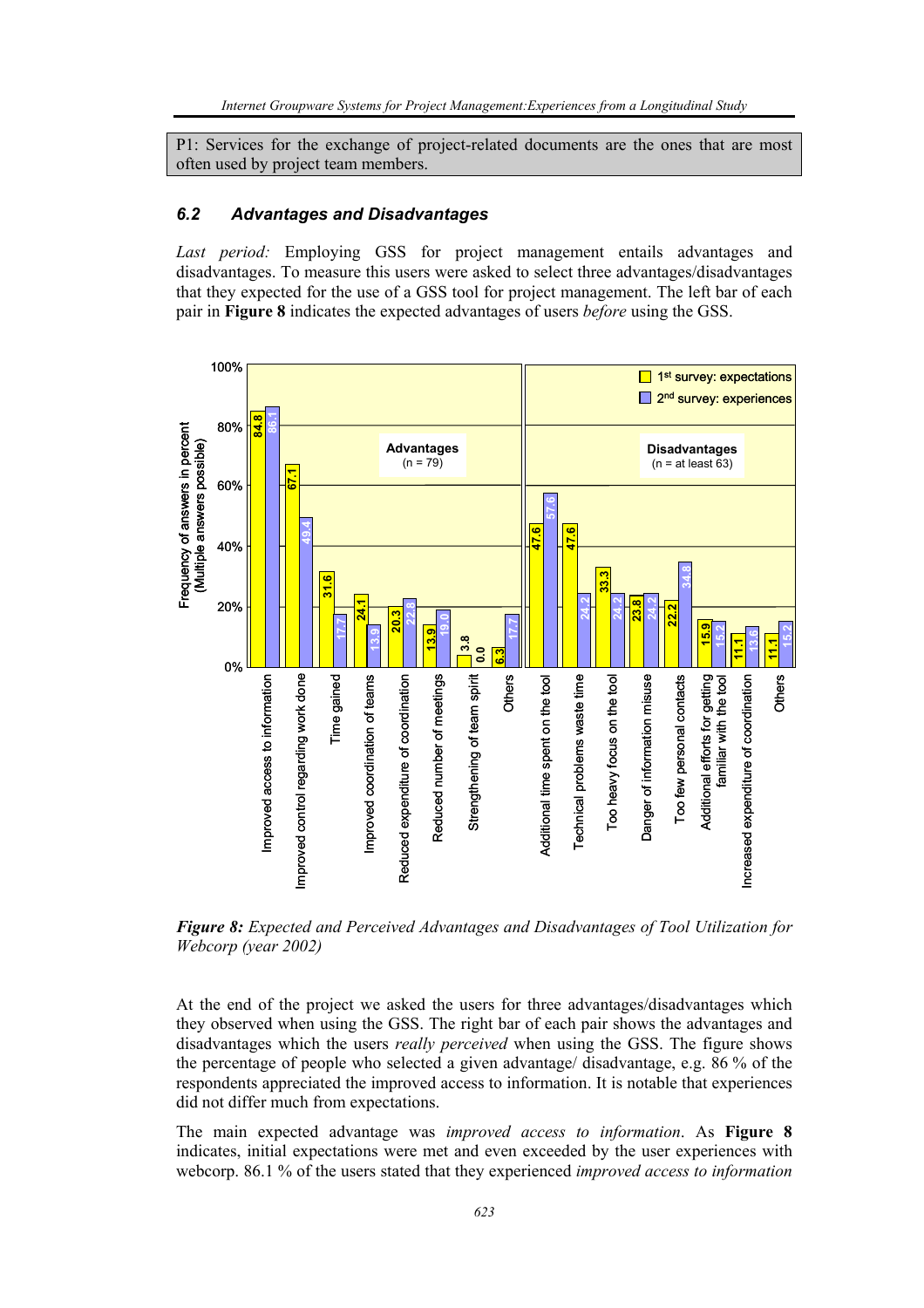by using webcorp. In second place, users expected *improved control regarding work done*, which was not completely met by webcorp. The same applies to the hopes for *time gained,* where the improvements in time management were obviously not completely achieved. In the case of the criterion *improved coordination of teams*, *reduced expenditure of coordination*, and *reduced number of meetings* the actual experiences made with webcorp more or less matched original expectations. Only the advantage *strengthening of team spirit* was not perceived by the users.

The need to spend additional time working with the tool was the most mentioned disadvantage. This finding lays ground for future research on how this perception is may change over time. One supposition could be that while users get more acquainted with the use of electronic media in general they will not mention this as a disadvantage in future surveys. Today a popular opinion among Swiss students is that computers are time killers. Some exemplary user citations are "too time consuming", "not really necessary in the given context". This is what our respondents confirmed for the use of the GSS. Roughly 58 % of the users mentioned this disadvantage. Users had already foreseen this concomitant factor of using an electronic platform in the  $1<sup>st</sup>$  survey, as their final report on experiences in terms of additional time spent to use the system, exceeded their earlier predictions. On the other hand the participants were afraid of *technical problems* that in the end seemed to be a smaller problem than expected (48 % foreseen versus 24 % experienced). The concerns regarding a *too heavy focus on the tool* remained mainly unconfirmed (33 % versus 24 %). *Personal contacts* were clearly reduced with of the use of the tool. In this category users were suspicious but expectations were not exceeded by experiences. The values for the remaining number of perceived disadvantages *danger of information misuse*, *additional efforts for getting familiar with the tool* and *increased expenditure of coordination* corresponded closely with the expectations.

The perceived advantages in using the tool remain nearly unchanged compared to the previous years: *improved access to information* and *improved control regarding work done* are still the main advantages (realized as well as expected). The plenaxx users perceived the *reduced number of meetings* more strongly that the other two groups, which is a primary objective when using GSS. This advantage had obviously already been taken for granted in the third year and the attention towards this criterion moved a little more into the background when using webcorp.

The disadvantages show a more differentiated picture: while those participants who used VEGA or plenaxx most frequently stated *technical problems* and *additional time spent on the tool*, the webcorp users only complained about the *additional time spent on the tool. Time wasted with technical problems* was pointed out less frequently than in previous years. On the other hand *too few personal contacts* were more strongly perceived.

The overall rating of expectations versus real experiences is positive. The participants received what they expected and in some cases their expectations were positively exceeded; therefore there is support for our second proposition.

P2: The advantages that can be gained using the tools surmount the disadvantages.

# *6.3 Effects on Communication*

A higher percentage of students reported that plenaxx facilitated their communication with the other participants (professors, company representative, school and students) than did VEGA; and a higher percentage of Students reported that webcorp facilitated their communication with the other participants than did plenaxx (cf. **Figure 9**). This indicates that the feedback from each period was effectively incorporated into the new tool.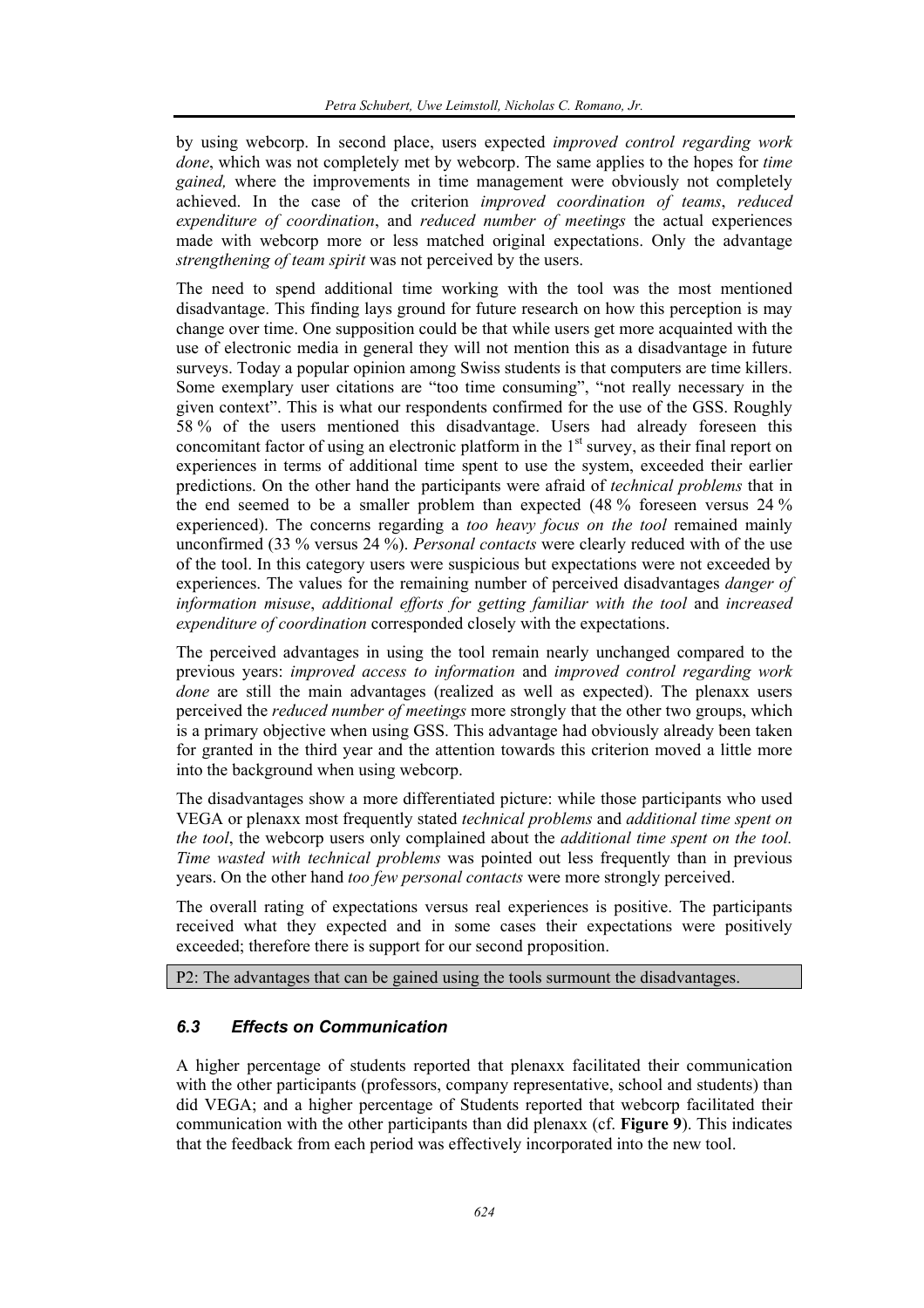

*Internet Groupware Systems for Project Management:Experiences from a Longitudinal Study* 

*Figure 9: Reported percentages of yes responses to the question of whether the GSS tool facilitated communication each GSS tool* 

In general the findings indicate that the use of GSS lead to improved communication from year to year and that an increased level of acceptance of the platforms accompanied this. After the change to plenaxx in the second year many more professors and company representatives stated that communication with the students was beneficial. One year later, after the change to webcorp this high value remained stable. In 2002, a high percentage of professors also noticed an improved communication with other professors (58 %) and with the company representatives (50 %). Moreover, a considerable proportion of the company representatives (44 %) stated that the communication with the professors improved. These findings lend support for our third proposition.

P3: Even if the number of physical meetings among the project team members is high, Internet Groupware can effectively fulfill supporting tasks and improve communication.

#### *6.4 Development over Time*

The analysis of experiences with VEGA in the first year of this study showed that users called for a simpler system with optimized document management services and an integrated e-mail tool [Schubert/Dettling 2000, 23]. The platform "plenaxx" was introduced as an answer to these requirements. The corresponding analysis of the second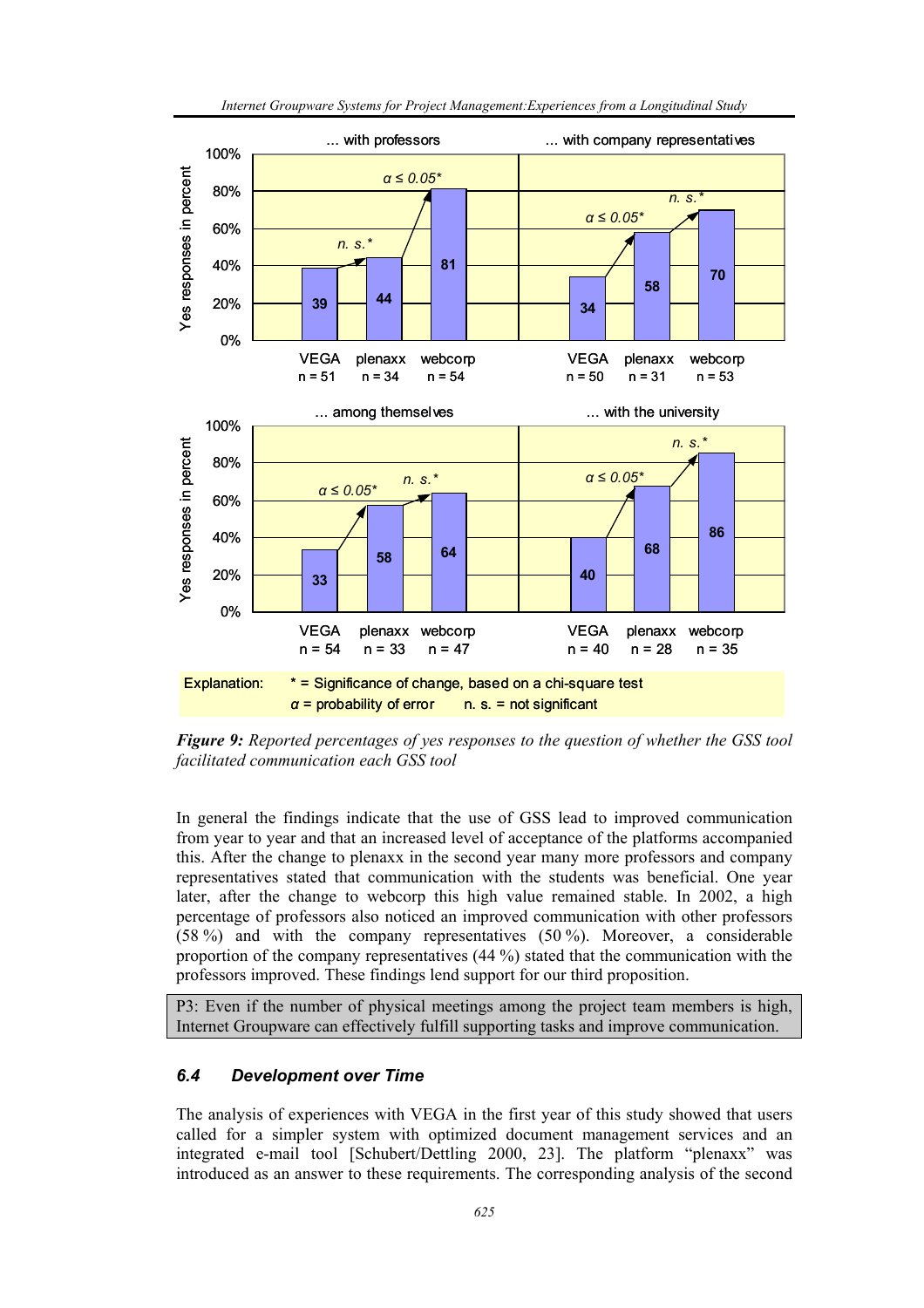year indicated that plenaxx was indeed a simplified and better-suited tool [Leimstoll et al. 2001, 24]. The general satisfaction of the users was higher than in the previous year. Plenaxx became a victim of the Internet boom/bust and had to be replaced by the new platform webcorp. Webcorp provided a new platform in the third year that again showed an increase in user satisfaction [Leimstoll/Wackernagel 2002, 31].

As before, document management services were reported to be the most important features. The e-mail tool, which in the first year was separate from the platform, was an integrated service in plenaxx and webcorp and enabled the users to send messages to community members without keeping track of current e-mail addresses. The "notify members" option supplied a push mechanism that informed participants of new documents and ongoing events. In webcorp it is also possible to send short messages to the community members. Overall, the webcorp platform produced a higher perceived benefit for the project teams than the former platforms.

In the second year the number of *students* who used the platform decreased from 95 % (VEGA) to 88 % (plenaxx). In the third year this figure recovered and reached 97 % (webcorp). On the part of the *professors* the percentage of active users increased from 54 % (VEGA) to 70 % (plenaxx) and finally to 86 % (webcorp). Moreover, in the third year *company representatives* were also motivated to use the platform, with the percentage of users in this group rising from 29 % (VEGA) and 46 % (plenaxx) to a final high of 64 % (webcorp).

The increasing acceptance in the use of a groupware system may be due to several factors. The introduction of the webcorp platform users could quickly be convinced of the usefulness of the system. Benefits could already be identified in early stages of the process of getting acquainted with the platform. This is also shown by the fact that actual experiences often did not differ much from initial expectations towards the system. Another possible reason for the increased acceptance on the part of the professors is the existence of a competence center for e-business at the University, which increasingly penetrates daily business. On the side of the company representatives the increased acceptance may be due to progress in the diffusion of Internet technology in Swiss companies [Leimstoll/Schubert 2002].

The transition from VEGA to plenaxx made communication for students much easier (**Figure 9**). The differences in the evaluation of VEGA and plenaxx were statistically significant in the case of the communication of students among themselves, with the company representatives and with the university. Only the communication with the professors was not improved significantly from the students' point of view. In the latter case the null hypothesis of homogeneity cannot be rejected based on a chi-square test with a required significance level of 5 %.

The use of webcorp lead to an even larger proportion of the students perceiving a facilitation of communication with all user groups. This change, compared to plenaxx, is not statistically significant in the case of the communication of students among themselves, with the company representatives, and with the university (**Figure 9**). It could be an accidental side effect. The null hypothesis of homogeneity cannot be rejected based on a chi-square test with a required significance level of 5 %.

However, the communication with the professors changes fundamentally with the use of webcorp: compared to 44 % in the previous year now 81 % of the students state that webcorp facilitates the communication with the professors (**Figure 9**). This is statistically significant at the 0.05 level and show almost a 100% increase.

The overall trend towards a simplified tool continued over the three years of our survey. Based on the findings, usefulness and usability have been rated higher in the last case of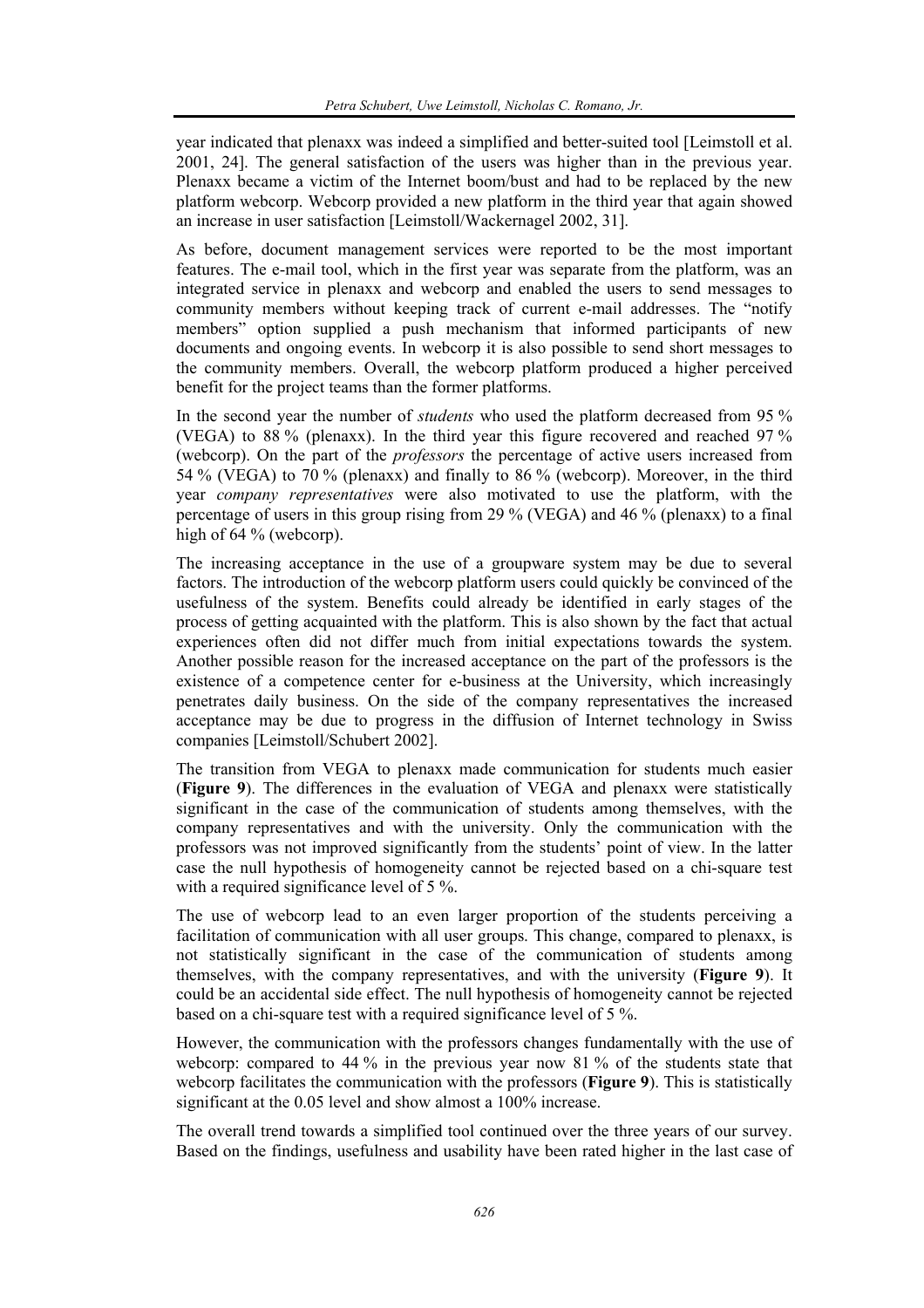webcorp than in the previous years. This is clearly reflected in a higher acceptance of the webcorp platform. We can thus find support for our last hypothesis as well.

P4: The maturity of Internet Groupware systems has evolved over the years and has now (in 2002) reached a level of maturity where they can effectively support collaborative processes among project team members.

# **7. Lessons Learned**

Some statements about GSS dominated our findings:

- User focus is on the central document container
- The main advantage is an improved access to information
- Internet groupware can facilitate communication among group members on distributed teams across organizational boundaries
- Usability and reliability of the user interface are factors, which are decisive for the perceived usefulness and acceptance by the users.

The study illustrates that project participants are to a great extent ready to use an Internetbased groupware system for the support of their consulting jobs. The focus of their use is on the central document container, followed by the e-mail distribution lists, the to do list, and the calendar. A series of further webcorp services were only scarcely used (e.g. discussion, calendar, voting, project controlling). For some of these services this may seem surprising since they are considered to be important for project management. Our explanation is the following: some of the GSS services compete with real-world circumstances (students see each other each day) and others have not been used because people are already using competing services (e.g. their personal PDA, project controlling tools, free Web page publishing). One user put it this way: "*We used the GSS very little. Since we meet each other daily and don't live millions of kilometers apart, the GSS was basically unnecessary.*"

On the one hand, the main advantage is an improved access to information. The overall rating shows that webcorp facilitates the work in the eyes of the participants and that they perceived various gains in efficiency and effectiveness positively. The comparison between expectations towards the system and perceived experiences were mostly in accordance with one another.

The webcorp platform is especially well-suited to support the communication and coordination processes of the learning community. However, there are some possible limitations to the generalization of this longitudinal study. We have to bear in mind that the main population of the survey was students. They meet each other on a daily basis and are not representative of distributed knowledge workers. For the company representatives the project was secondary compared to their regular duties. It is thus likely that the principals did not deal intensively with the GSS. As a consequence a portion of the users were not completely familiar with the platform and could not truly assess its potential.

The empirical study about the use of an Internet-based groupware tool allows conclusions about the maturity of technology and the acceptance of the Internet medium within the world of student groups. It has to be taken into consideration that the students were mostly between 20 and 30 years old and thus not representative for the active population of employees. It should be assumed that students have a more than average qualification for the use of electronic media and have more experience than an average person. Their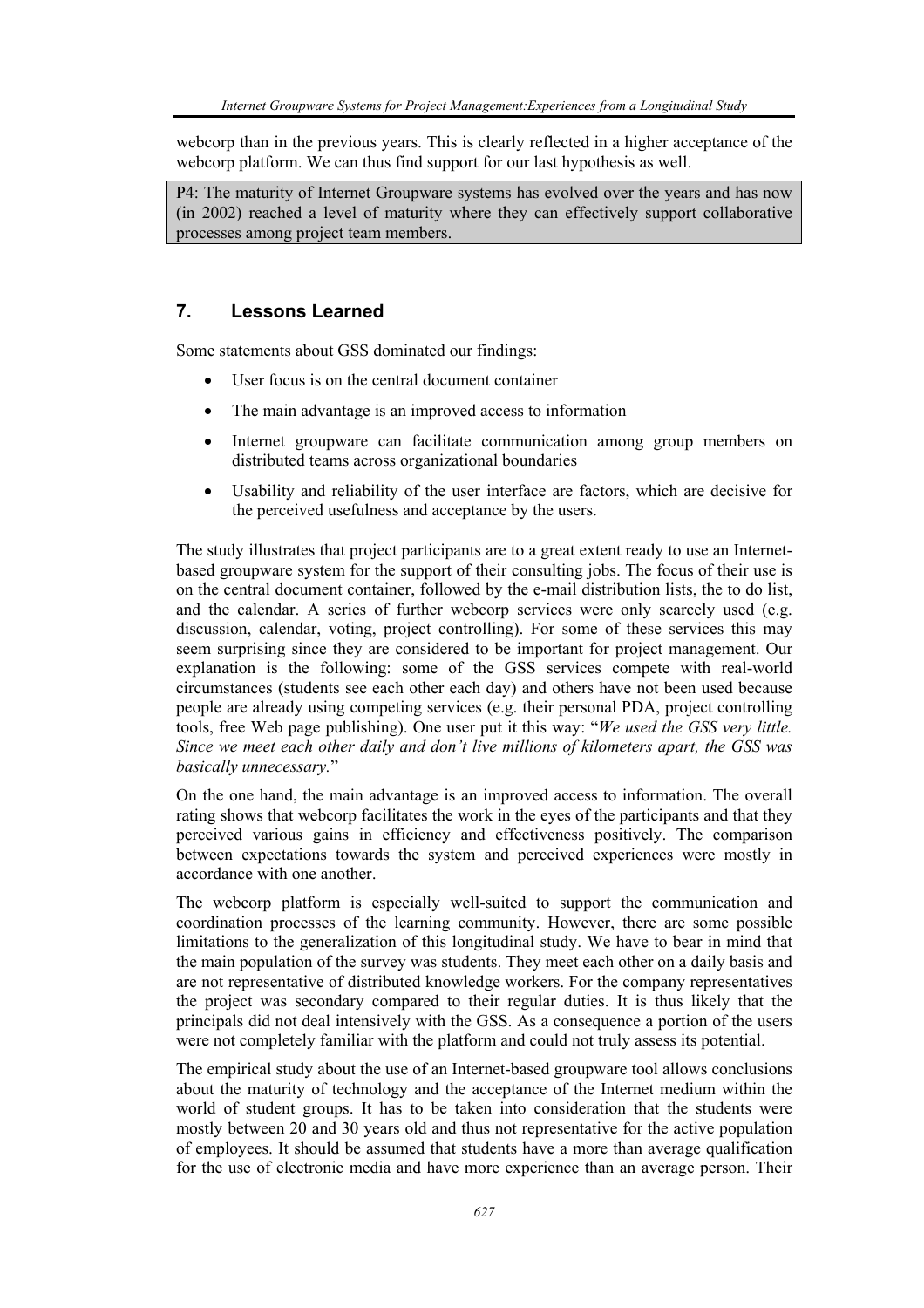acceptance is likely to be higher. We will have to wait a few more years before the dissemination of the Internet reaches the same level in everyday business life that the students experience on a daily basis.

# **8. Future Research**

For the last three years the surveys were focused on expectations and experiences of users. We had to rely on their assessments of the frequency with which they used the groupware tool. This year we are going to extend our research into a quantitative analysis of the use of the platform with the help of log file analyses. We intend to compare the real number of accessed services with the appraisal given by the participants and thus we will be able to verify their statements.

We draw the following conclusion for the further development of groupware systems: the system should be very intuitive and easy to use so that users who do not access the platform frequently (maybe only once a week) can easily navigate in the system. For frequent users (daily use) performance is of highest importance and an excess of additional services should not impede speed.

The use of Internet groupware apparently requires a great learning effort. Nevertheless, this effort seems to be worthwhile for a well-engineered system. Three quarters of the participants indicate that they would use this platform for future projects. This statement is even stronger in the group of company representatives. 89 % intend to use an Internet groupware tool in the future.

#### **References**

- Aytes, K., Johnson, J., & Frost, J., *Supporting Distributed GDSS.* SIGOIS Bulletin: Special Issue: Position Papers from the CSCW '94 Workshops, 1994. 15(2): p. 18-20.
- Beise, C.M., R. Evaristo, and F. Niederman. *Virtual Meetings and Tasks: From GSS to DGSS to Project Management*. in R.H.J.a.N. Sprague, J. F., Jr., (Ed.) Proceedings of the *Thirty-Sixth Hawaii International Conference on System Science*. 2003. Waikoloa, Kona, HI: IEEE Computer Society Press.
- Chen, F., N.C. Romano Jr., and J.F. Nunamaker Jr. *A Collaborative Project Management Architecture*. in R.H. Sprague Jr. and J.F. Nunamaker Jr., (Eds.) Proceedings of the *Thirty-Sixth Hawai'i Intentional Conference on System Sciences*. 2003. Kona Hawai'i: IEEE Computer Society Press.
- Clark, R., *Building Expertise*. 1998, USA: International Society for Performance Improvement.
- Cleetus, K.J., G.C. Cascaval, and K. Matsuzaki. *PACT A Software Package to Manage Projects and Coordinate People in* Kankanahalli, Srinivas (ed.) *Proceedings of the 5th International Workshops on Enabling Technologies: Infrastructure for Collaborative Enterprises (WET ICE'96)*. June 19 - 21,1996. Stanford, CA: IEEE Computer Society, p. 162-169.
- de Vreede, G.J., *Facilitating Organizational Change: The participative application of dynamic modeling*, in *School of Systems Engineering, Policy Analysis and Management*. 1995, Delft University of Technology: Delft, The Netherlands.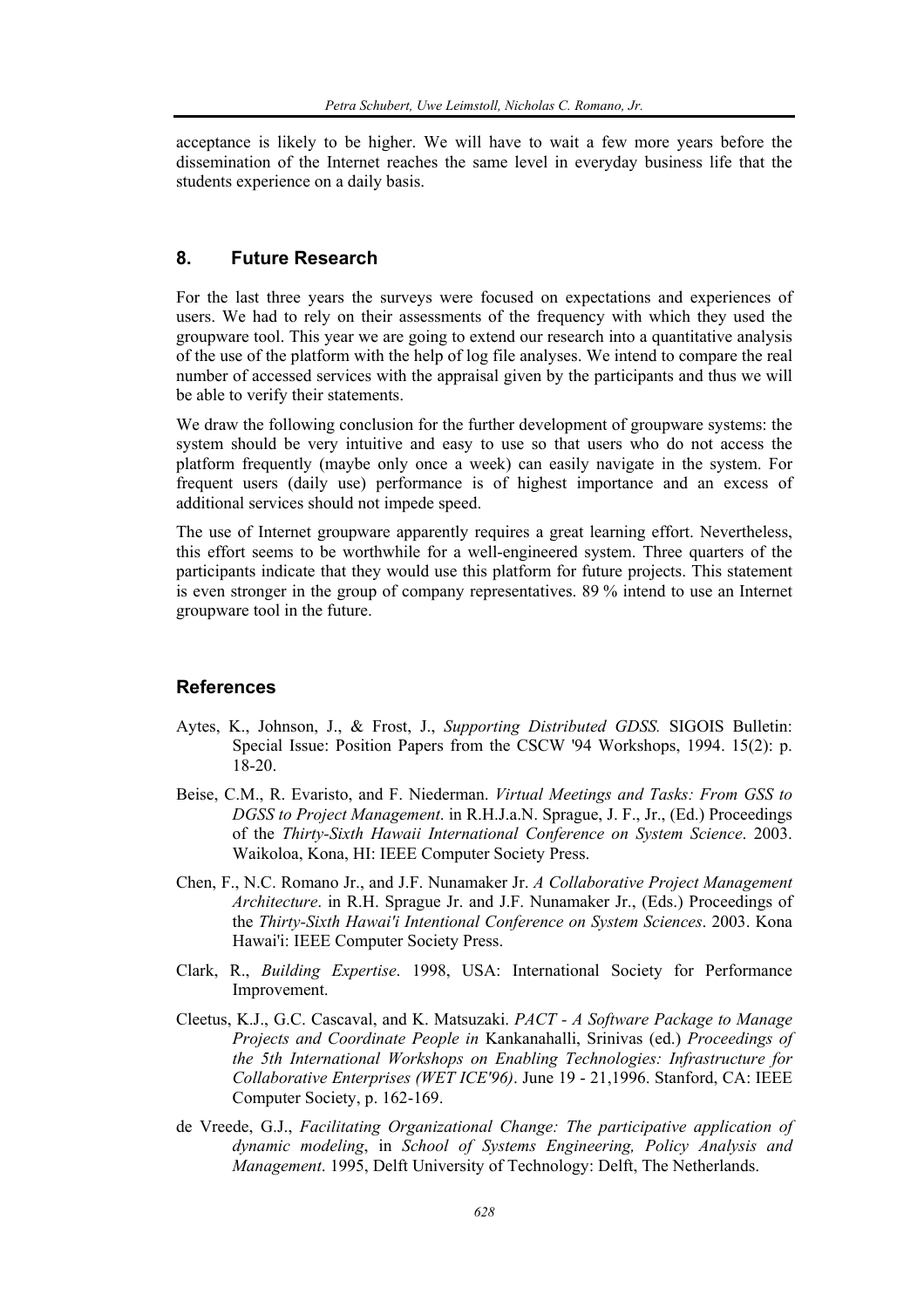- Ellis., C. A., Gibbs, S. J., Rein, G. L.: Groupware: some issues and experiences. In: Communications of the ACM, Vol. 34, 1991, 1, 39-58.
- Evaristo, R. and P.C. van Fenema, *A typology of project management: emergence and evolution of new forms.* International Journal of Project Management, 1999. 17(5 October): p. 275-281.
- Fjermestad, J. and S.R. Hiltz, *An Assessment of Group Support Systems Experimental Research: Methodology and Results.* Journal of Management Information Systems, 1998-99. 15(3): p. 7-150.
- Fjermestad, J., and Hiltz, S. R. *Case and Field Studies of Group Support Systems: An Empirical Assessment*. in J.F. Nunamaker, Jr. and Sprague, R. H., Jr.,, (Ed.) Proceedings of the *Thirty-Third Hawai'i International Conference on System Sciences*. 2000. Maui, Hi: IEEE Computer Society Press. p. 45-53.
- Gerrity, T.P., *Design of man-machine decision systems: an application to portfolio management.* Sloan Management Review, 1971. 12(2 Winter): p. 59-75.
- Greenberg, S.: *Computer supported cooperative work and groupware*. In: Greenberg, S. (ed.), Computer supported cooperative work and groupware. Academic Press, London 1991, 1-7.
- Helbrough, B. Computer assisted collaboration the fourth dimension of project management? *International journal of project management : the journal of the International Project Management Association*, 13, 5, (1995), 329-333.
- Hess, T. *Planning and Control of Virtual Corporations in the Service Industry: The Prototype VICOPLAN*. in J. Ralph H. Sprague and J. Jay F. Nunamaker, (Eds.) Proceedings of the *Thirty-Fifth Annual Hawai'i International Conference on Systems Sciences*. 2002. Kona, Hi: IEEE Computer Society Press.
- Jonsson, N., D. Novosel, J. Lillieskold, and M. Eriksson. *Successful Management of Complex, Multinational R&D Projects*. in J. Ralph H. Sprague, (Ed.) Proceedings of the *Thirty-Fourth Annual Hawaii International Conference on Systems Sciences*. 2001. Maui, Hawai'i: IEEE Computer Society Press.
- Kamel, N. N., Davison, R. M., Applying CSCW technology to overcome traditional barriers in group interactions, in: Information & Management 34 (4), 1998, 209- 219.
- Katzy, B., R. Evaristo, and I. Zigurs. *Knowledge Management in Virtual Projects: A Research Agenda*. in R.H. Sprague Jr., (Ed.) Proceedings of the *Thirty-Third Hawai'i International Conference on System Sciences*. 2000. Maui, HI USA: IEEE Computer Society.
- Kies, J. K. et al., Coordinating computer-supported cooperative work: A review of research issues and strategies, in: Journal of the American Society for Information Science 49 (9), 1998, 776-791.
- Kock, N., R. McQueen, and J. Scott, *Can action research be made more rigorous in a positivist sense? The contribution of an iterative approach.* Journal of Systems and Information Technology, 1997. 1(1): p. 1-24.
- Lau, F., *A review on the use of action research in information systems studies*, in *Information Systems and Qualitative Research*, A.S. Lee, J. Liebenau, and J.I. DeGross, (Eds.). 1997, Chapman& Hall: London, UK. p. 31-68.
- Leimstoll, U., Schubert, P.: *Personalisierung von E-Commerce-Applikationen in KMU*: Schlussfolgerungen aus einer empirischen Untersuchung, in: Weinhardt,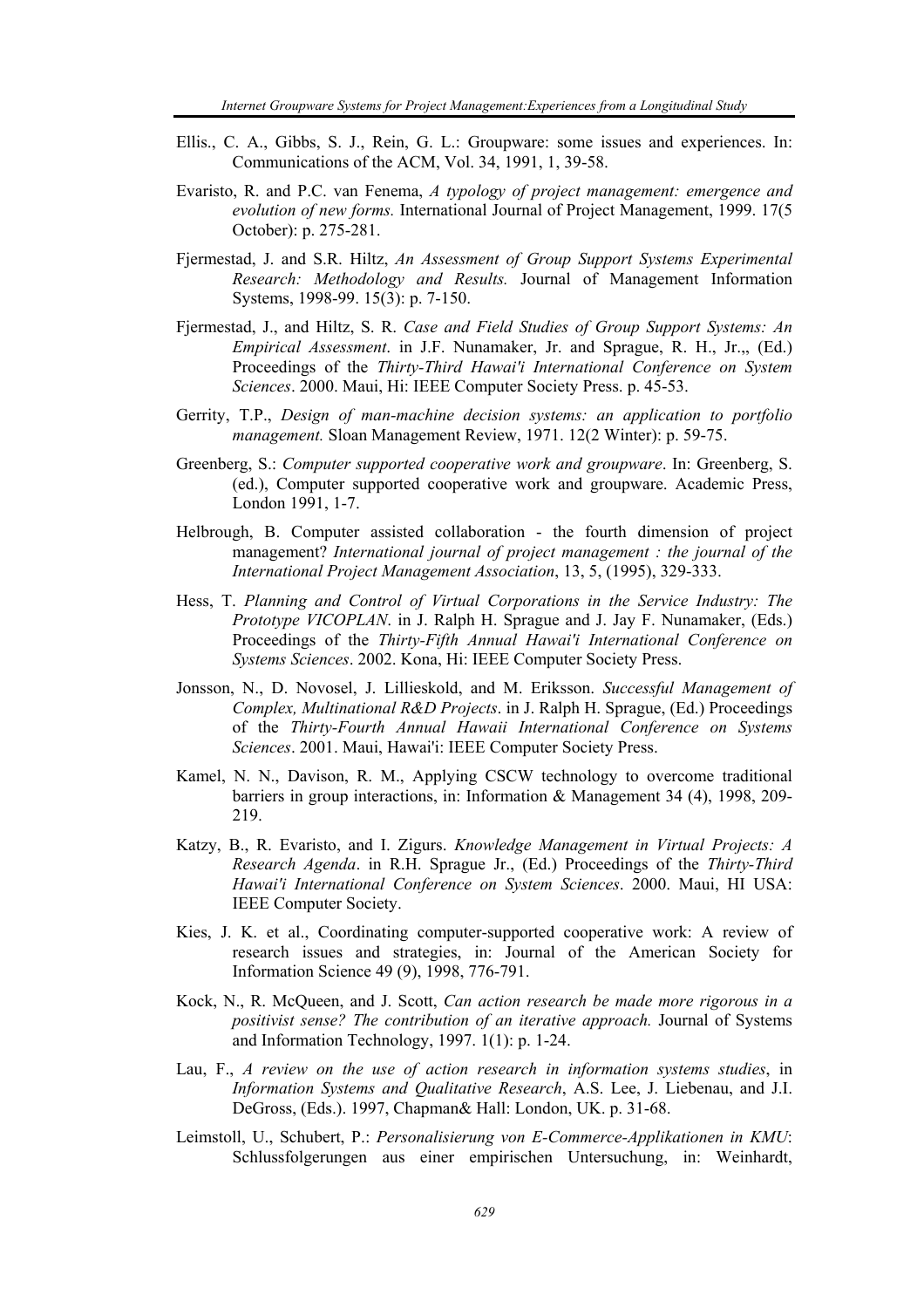Christof; Holtmann, Carsten (Hrsg.), E-Commerce: Netze, Märkte, Technologien, pp. 143-158, Heidelberg: Physica, 2002.

- Leimstoll, U. und Wackernagel, T.: *Internet-Plattform für eine Learning Community im Projektmanagement* (3. Erfahrungsbericht). Working Paper E-Business No. 9, Institute for Business Economics, University of Applied Sciences Basel, Basel 2002.
- Leimstoll, U., Schubert, P., Dettling, W.: *Internet-Plattform für eine Learning Community im Projektmanagement* (2. Erfahrungsbericht). Working paper E-Business No. 5, Institute for Business Economics, University of Applied Sciences Basel, Basel 2001.
- Lewe, H.; Krcmar, H.: Groupware. In: Informatik Spektrum 14, 1991, 345-348.
- Lundeen, A., *Welcome to Web Crossing, http://webx.lundeen.com/* 1996.
- Maurer, F.E. *Working Group Report on Computer Support in Project Coordination*, IEEE Computer Society, June 19-21 (1996).
- Net.Genesis *Home Page, http://www.netgen.com/*. 1996.
- Nunamaker, J.F., Jr., Dennis, A. R., Valacich, J. S., Vogel, D. R., and George, J. F., *Electronic meeting systems to support group work: theory and practice at Arizona.* Communications of the ACM, 1991. 34(7 (July)): p. 40-61.
- Nunamaker, J.F., Jr., R.O. Briggs, and D.D. Mittleman, *Electronic meeting systems: ten years of lessons learned, Chapter 6*, in *Groupware: Technology and Applications*, D. Coleman and R. Khanna, (Eds.). 1995, Prentice-Hall: Englewood Cliffs, NJ. p. 149-193.
- Nunamaker, J.F., Jr., R.O. Briggs, D.D. Mittleman, and P.B. Balthazard, *Lessons from a dozen years of group support systems research: a discussion of lab and field findings.* Journal of Management Information Systems, 1996-97. 13(3): p. 163- 207.
- Pape, B., Bleek, W.-G., Jackewitz, I., Janneck, M.: *Software requirements for projectbased learning* – *CommSy* as an exemplary solution. Proceedings of the 35th Hawaii International Conference on System Sciences, 2002.
- Pompili, T., *Intranet products*: Content and collaboration, PC Magazine. 1996. p. 115- 150.
- Romano, N.C., Jr., J.F. Nunamaker, Jr., and R.O. Briggs. *User driven design of a webbased group support system*. in R.H. Sprague, Jr. and J.F. Nunamaker, Jr., (Eds.) Proceedings of the 30th Annual Hawai'i International Conference on System Sciences. 1997. Maui, HI: IEEE Computer Society Press. p. 366-375.
- Romano, N.C., Jr., J.F. Nunamaker, Jr., R.O. Briggs, and D.R. Vogel, *Architecture, design, and development of an HTML/Javascript web-based group support system*. Journal of the American Society for Information Science (JASIS): Special Topic Issue: Artificial Intelligence Techniques for Emerging Information Systems Applications, 1998. 49( May 7): p. 649-667.
- Schubert, P.; Dettling, W.: *Internet-Plattform für eine Learning Community im Projektmanagement*. Working Paper E-Business No. 1, Institute for Business Economics, University of Applied Sciences Basel, Basel 2000.
- Tyran, C.K., Dennis, A. R., Vogel, D.R., and Nunamaker, J. F., Jr., *The application of electronic meeting technology to support strategic management.* Management Information Systems Quarterly, 1992. 16(3): p. 313-334.